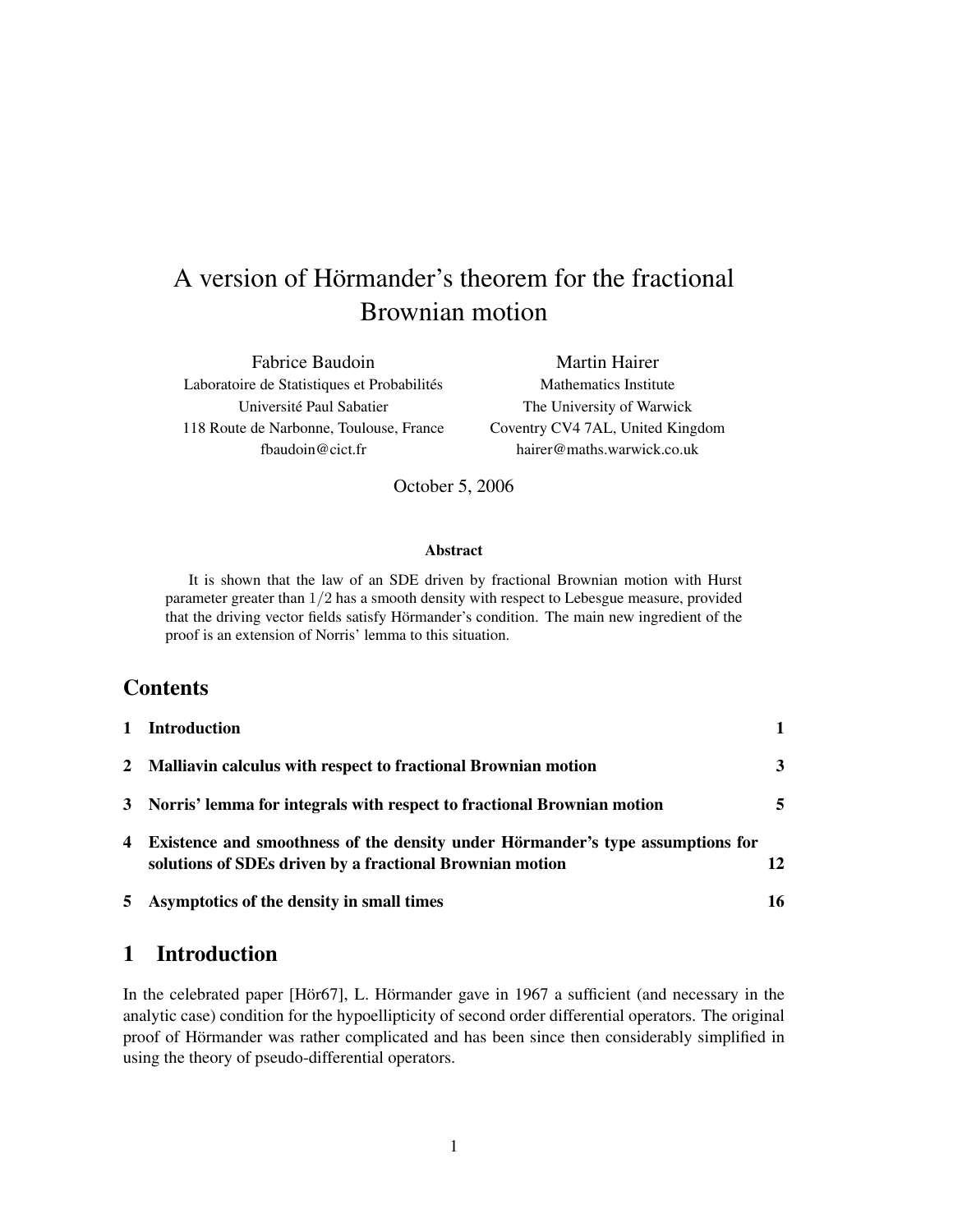In 1976, P. Malliavin used the deep connection between the theory of second order differential operators and Ito's theory of stochastic differential equations to point out the probabilistic counter- ˆ part of Hörmander's theorem. The problem of the hypoellipticity is closely related to the problem of the existence of a smooth density with respect to the Lebesgue measure for the solution of the corresponding stochastic differential equation. The idea of Malliavin's proof of Hörmander's theorem is to show that the Itô's map associated with a stochastic differential equation is differentiable in a weak sense and then to show that, under Hörmander's conditions, this derivative is non-degenerate. The stochastic calculus of variations that has been developed in [Mal78] precisely in order to obtain a probabilistic proof of Hörmander's theorem is now known as Malliavin calculus and has since then found numerous applications (see for example [Nua95]).

In the last few years, there have been numerous attempts to define a notion of solution for differential equations driven by a fractional Brownian motion. When the Hurst parameter of the fractional Brownian motion is greater than  $1/2$ , existence and uniqueness of the solution are obtained by Lyons in [Lyo94], Zähle in [Zäh01], or Nualart-Rascânu in [NR02]. Let us note that, as a consequence of the work of Coutin and Qian [CQ02], a notion of solution can actually be welldefined for  $H > \frac{1}{4}$ . The problem of the existence and smoothness of the density with respect to Lebesgue measure for solutions of stochastic differential equations that are driven by a fractional Brownian motion with Hurst parameter greater than  $1/2$  is solved in some special cases. In [NS06] the existence and smoothness of the density has been shown in the one-dimensional case by using Doss-Süssman methods. In [NS05], the authors prove the existence of a density under ellipticity assumptions. Finally, in [HN06], always under an ellipticity assumption, the smoothness of the density is proved.

In the present work we prove a version of Hörmander's theorem for solutions of differential equations driven by a fractional Brownian motion. More precisely, we prove that as soon as the usual Hörmander conditions are satisfied, there exists a smooth density for the law of the solutions. One of the major difficulties that arise is to obtain a lemma that quantifies in which way the integrand of a stochastic integral with respect to fractional Brownian motion has to be small if the result of the stochastic integral is small. Such a result was first obtained in the case of Brownian motion by Kusuoka and Stroock in [KS84, KS85] and its proof has subsequently been simplified considerably by Norris in [Nor86]. We will follow here the commonly adopted terminology and refer to it as Norris' lemma.

This article is organised as follows. In a first section we recall the basics of Malliavin calculus in the context of fractional Brownian motion, which is the main tool used in this article. We then prove a version of Norris' lemma for stochastic integrals with respect to fractional Brownian motion. This lemma is then used to prove the main result of this work, that is the existence and the smoothness of the density under Hörmander's conditions. Finally, in a last section, we apply this result to the analysis of the behaviour in small times of this density on the diagonal.

#### Acknowledgements

The authors would like to thank L. Coutin and P. Friz for stimulating discussions. We would also like to thank the referees for their careful reading of the manuscript.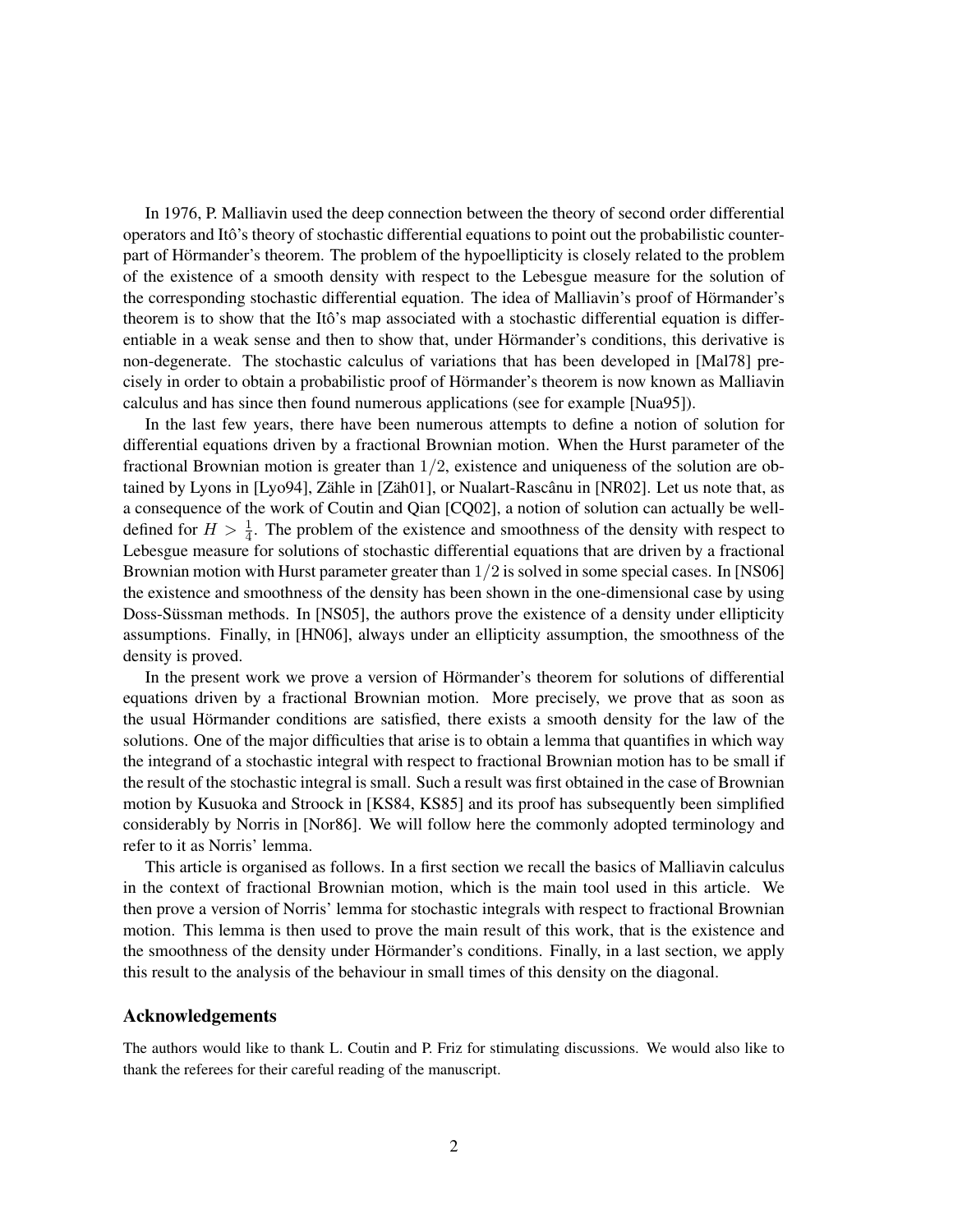#### 2 Malliavin calculus with respect to fractional Brownian motion

Let us first recall some basic facts about Malliavin calculus with respect to the fractional Brownian motion (for further details, we refer for instance to [HN06] or [NS05]).

We consider the Wiener space of continuous paths:

$$
\mathbb{W}^{\otimes d} = \left( \mathcal{C}([0,1],\mathbb{R}^d), (\mathcal{B}_t)_{0 \le t \le 1}, \mathbb{P} \right)
$$

where:

- 1.  $\mathcal{C}([0,1], \mathbb{R}^d)$  is the space of continuous functions  $[0, 1] \to \mathbb{R}^d$ ;
- 2.  $(\beta_t)_{t\geq 0}$  is the coordinate process defined by  $\beta_t(f) = f(t), f \in \mathcal{C}([0,1], \mathbb{R}^d)$ ;
- 3.  $\mathbb P$  is the Wiener measure;
- 4.  $(\mathcal{B}_t)_{0 \le t \le 1}$  is the (P-completed) natural filtration of  $(\beta_t)_{0 \le t \le 1}$ .

A d-dimensional fractional Brownian motion with Hurst parameter  $H \in (0,1)$  is a Gaussian process

$$
B_t=(B_t^1,\ldots,B_t^d),\ t\geq 0,
$$

where  $B^1, \ldots, B^d$  are d independent centred Gaussian processes with covariance function

$$
R(t,s) = \frac{1}{2} (s^{2H} + t^{2H} - |t - s|^{2H}).
$$

It can be shown that such a process admits a continuous version whose paths are Hölder  $p$  continuous,  $p < H$ . Throughout this paper, we will always consider the 'regular' case, *i.e.*  $H > 1/2$ . In this case, the fractional Brownian motion can be constructed on the Wiener space by a Volterra type representation. Namely, the process

$$
B_t = \int_0^t \mathbf{K}(t, s) d\beta_s, t \ge 0
$$
\n(2.1)

is a fractional Brownian motion with Hurst parameter  $H$ , where

$$
\mathbf{K}(t,s) = c_H s^{\frac{1}{2}-H} \int_s^t (u-s)^{H-\frac{3}{2}} u^{H-\frac{1}{2}} du , \qquad t > s.
$$

and  $c_H$  is a suitable constant. Let  $\mathcal E$  be the space of  $\mathbb R^d$ -valued step functions on [0, 1]. We denote by  $H$  the closure of  $E$  for the scalar product:

$$
\langle (\mathbf{1}_{[0,t_1]},\cdots,\mathbf{1}_{[0,t_d]}),(\mathbf{1}_{[0,s_1]},\cdots,\mathbf{1}_{[0,s_d]})\rangle_{\mathcal{H}}=\sum_{i=1}^d R(t_i,s_i).
$$

It can be shown that  $\mathbf{L}^{1/H}([0,1], \mathbb{R}^d) \subset \mathcal{H}$  but that  $\mathcal H$  also contains distributions (see for example [PT00]).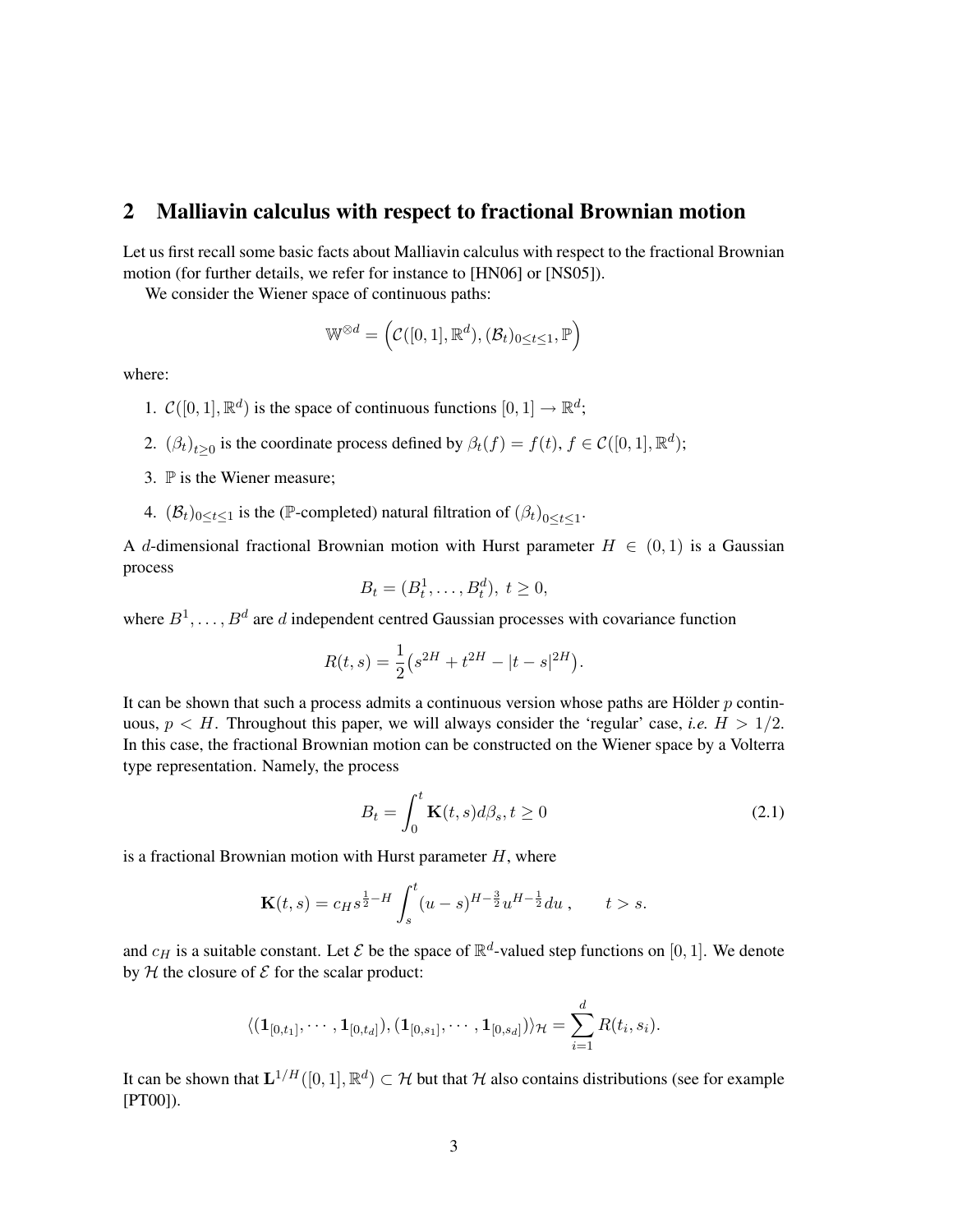For  $\varphi, \psi \in \mathbf{L}^{1/H}([0,1], \mathbb{R}^d)$ , we have

$$
\langle \varphi, \psi \rangle_{\mathcal{H}} = H(2H-1) \int_0^1 \int_0^1 |s-t|^{2H-2} \langle \varphi(s), \psi(t) \rangle_{\mathbb{R}^d} dsdt.
$$

For our purposes, the following representation of the H-scalar product is useful. Let  $T^{\alpha}\varphi$  denote the fractional integral of order  $\alpha$  of  $\varphi$ , defined by

$$
\mathcal{I}^{\alpha}\varphi(t) = \frac{1}{\Gamma(\alpha)} \int_0^t (t-s)^{\alpha-1} \varphi(s) \, ds \,. \tag{2.2}
$$

If one extends  $\varphi$  and  $\psi$  to  $\mathbb{R}_+$  by setting  $\varphi(t) = \psi(t) = 0$  for  $t \geq 1$ , a straightforward application of Fubini's theorem shows that one has the identity

$$
\langle \varphi, \psi \rangle_{\mathcal{H}} = \langle \mathcal{I}^{H-1/2} \varphi, \mathcal{I}^{H-1/2} \psi \rangle_{L^2(\mathbb{R}_+)} . \tag{2.3}
$$

Note that the integral on the right hand side extends to  $+\infty$  and not just to 1.

A  $B_1$ -measurable real valued random variable F is said to be cylindrical if it can be written as

$$
F = f\left(\int_0^1 \langle h_s^1, dB_s \rangle, \ldots, \int_0^1 \langle h_s^n, dB_s \rangle\right),
$$

where  $h^i \in \mathcal{H}$  and  $f : \mathbb{R}^n \to \mathbb{R}$  is a  $C^{\infty}$  bounded function with bounded derivatives. The set of cylindrical random variables is denoted S. The Malliavin derivative of  $F \in S$  is the  $\mathbb{R}^d$  valued stochastic process  $(D_t F)_{0 \le t \le 1}$  given by

$$
\mathbf{D}_t F = \sum_{i=1}^n h^i(t) \frac{\partial f}{\partial x_i} \bigg( \int_0^1 \langle h_s^1, dB_s \rangle, \dots, \int_0^1 \langle h_s^n, dB_s \rangle \bigg).
$$

More generally, we can introduce iterated derivatives. If  $F \in \mathcal{S}$ , we set

$$
\mathbf{D}_{t_1,\ldots,t_k}^k F = \mathbf{D}_{t_1}\ldots \mathbf{D}_{t_k} F.
$$

For any  $p \geq 1$ , the operator  $D^k$  is closable from S into  $L^p(C([0,1], \mathbb{R}^d), \mathcal{H}^{\otimes k})$ . We denote by  $\mathbb{D}^{k,p}(\mathcal{H})$  the closure of the class of cylindrical random variables with respect to the norm

$$
||F||_{k,p} = \left(\mathbb{E}(F^p) + \sum_{j=1}^k \mathbb{E}(|\mathbf{D}^j F|_{\mathcal{H}^{\otimes j}}^p)\right)^{\frac{1}{p}},
$$

and

$$
\mathbb{D}^{\infty}(\mathcal{H}) = \bigcap_{p \geq 1} \bigcap_{k \geq 1} \mathbb{D}^{k,p}(\mathcal{H}).
$$

We also introduce the localised spaces  $\mathbb{D}_{\text{loc}}^{k,p}(\mathcal{H})$  by saying that a random variable F belongs to  $\mathbb{D}_{\text{loc}}^{k,p}(\mathcal{H})$  if there exists a sequence of sets  $\Omega_n \subset \mathcal{B}_1$  and random variables  $F_n \in \mathbb{D}^{k,p}(\mathcal{H})$  such that  $\Omega_n \uparrow \mathcal{C}([0,1], \mathbb{R}^d)$  almost surely and such that  $F = F_n$  on  $\Omega_n$ .

We then have the following key result which stems from Theorem 2.1.2 and Corollary 2.1.2. in [Nua95]: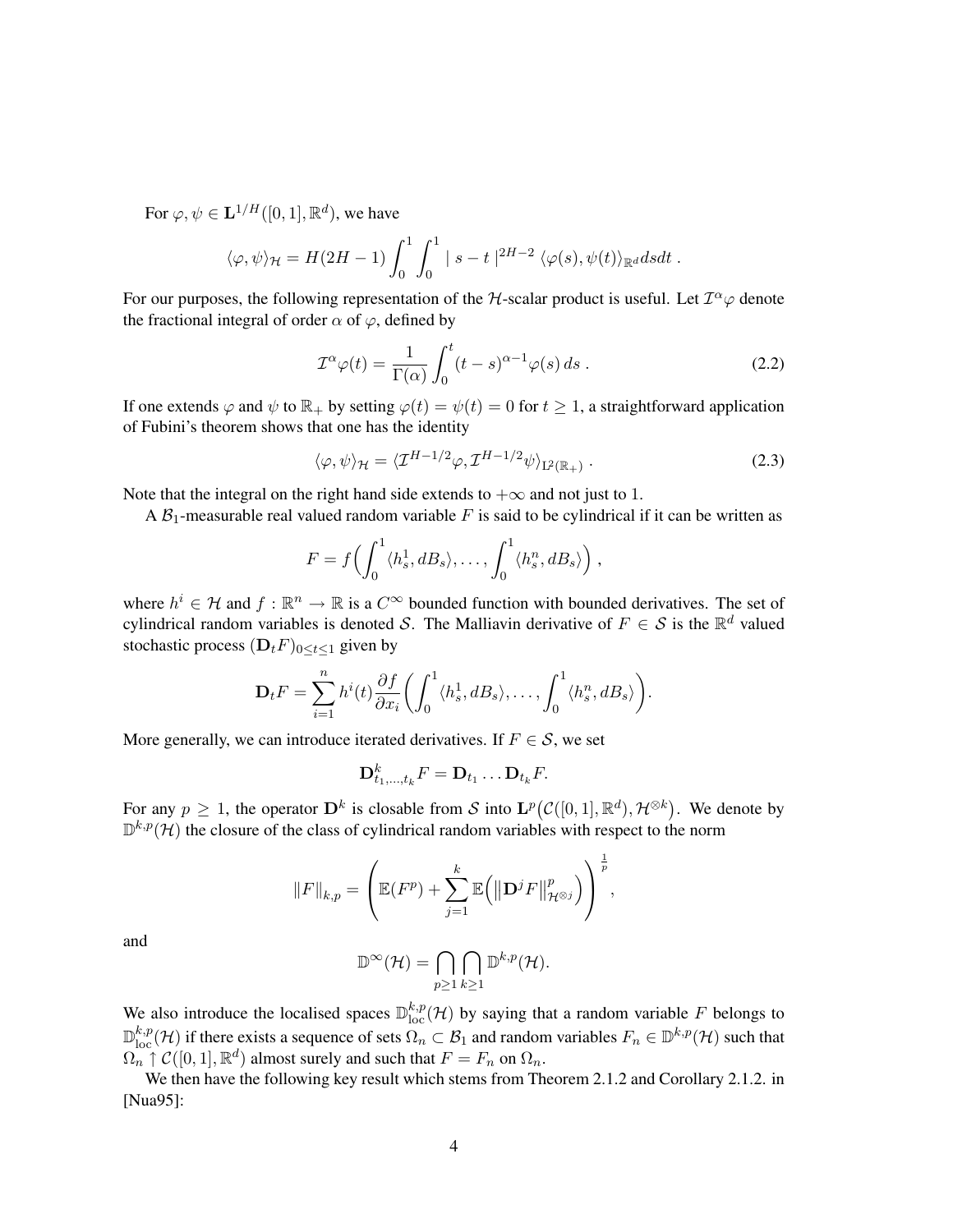**Theorem 2.1** *Let*  $F = (F_1, \ldots, F_n)$  *be a*  $\mathcal{B}_1$ *-measurable random vector such that:* 

- *1. For every*  $i = 1, ..., n$ ,  $F_i \in \mathbb{D}_{loc}^{1,2}(\mathcal{H})$ ;
- 2. *The matrix*  $\Gamma = (\langle \mathbf{D}F_i, \mathbf{D}F_j \rangle_{\mathcal{H}})_{1 \leq i,j \leq n}$  *is invertible almost surely.*

Then the law of F has a density with respect to the Lebesgue measure on  $\mathbb{R}^n$ . If moreover  $F^i \in$  $\mathbb{D}^{\infty}(\mathcal{H})$  *for every i and, for every*  $p > 1$ *,* 

$$
\mathbb{E}\bigg(\frac{1}{|\det\Gamma|^p}\bigg)<+\infty,
$$

*then this density is smooth.*

**Remark 2.2** The matrix  $\Gamma$  is called the Malliavin matrix of the random vector F.

# 3 Norris' lemma for integrals with respect to fractional Brownian motion

A main ingredient in many probabilistic proofs of Hörmander's theorem (see for example [Nua95]) is Norris' lemma [Nor86]. Loosely speaking, it is a more quantitative version of the uniqueness property of the semimartingale decomposition, stating that if a semimartingale is small, then both its bounded variation part and its martingale part must be small. In other words, the martingale part and the bounded variation part cannot compensate each other. This section is devoted to the proof of Proposition 3.4, which is a version of Norris' lemma formulated in a framework suitable for the purposes of this article.

Since classical tools of stochastic calculus are not available in our situation (note that the fractional Brownian motion is not a semimartingale for  $H \neq 1/2$ , a completely new proof is required. In particular, the main ingredient of the proof presented here is the use of a concentration inequality for Gaussian measures.

We start by stating a minor variant of a well-known concentration result for Gaussian measures.

**Lemma 3.1** *Let* μ *be a Gaussian measure on a separable Hilbert space H with covariance operator*  $\Gamma$  *and* write  $T = \sqrt{\text{tr}\Gamma}$  *and*  $\lambda = \sqrt{||\Gamma||}$ *. Then, there exists a constant* C *independent of*  $\Gamma$ *such that one has the bound*

$$
\mu(|\|x\|-T|\geq h)\leq C\exp\left(-\frac{h^2}{4\lambda^2}\right),
$$

*for every*  $h \geq 0$ *.* 

*Proof.* We can assume  $H$  to be finite-dimensional; the general case follows from a simple approximation argument since none of the constants depends on the dimension of  $H$ . Define  $T =$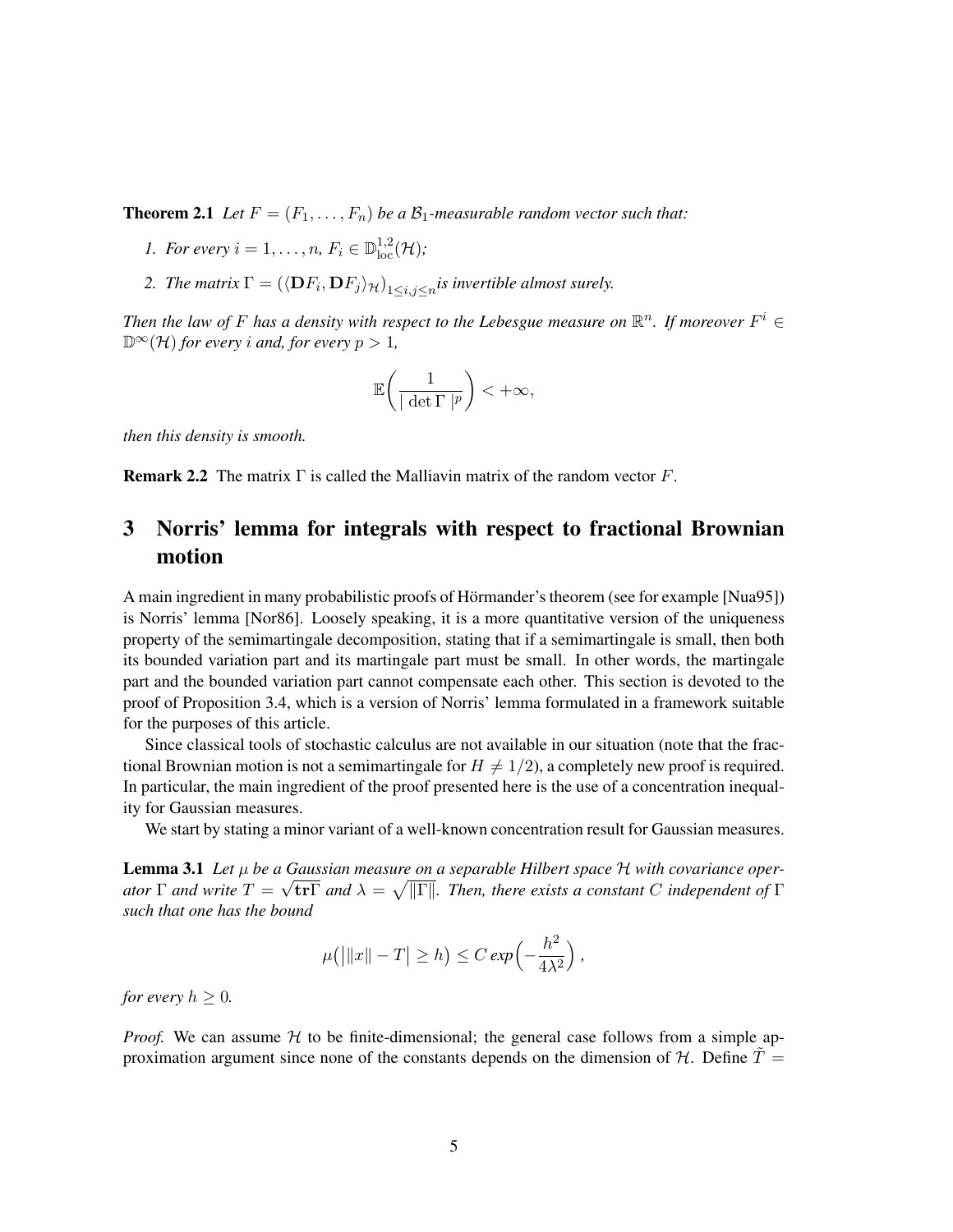$\int ||x|| \mu(dx)$ . It follows from the isoperimetric inequality for Gaussian measures [CIS76, Tal95] that

$$
\mu(||x|| - \tilde{T}| \ge h) \le C \exp\left(-\frac{h^2}{2\lambda^2}\right),\tag{3.4}
$$

for every  $h \in \mathbb{R}$ . Furthermore, it follows from [Bog98, Thm 1.7.1] that

$$
T^2-\tilde T^2\leq \frac{\pi^2}{4}\lambda^2\;,\quad\text{and thus}\quad T-\tilde T\leq \frac{\pi^2\lambda^2}{4T}\leq \frac{\pi^2\lambda}{4}\;.
$$

The claim follows at once.

We now define the class of Gaussian processes that are of interest to us. For  $H \in (\frac{1}{2})$  $\frac{1}{2}$ , 1], we say that a Gaussian process  $B$  is of type  $H$  if it is centred and the function  $f$  defined by

$$
f(s,t) = \mathbb{E}(B(t) - B(s))^2
$$

is  $\mathcal{C}^2$  outside the diagonal and satisfies

$$
c_1|t-s|^{2H} \le f(s,t) \le c_2|t-s|^{2H}, \quad |\partial_s \partial_t f(s,t)| \le c_3|t-s|^{2H-2}, \tag{3.5}
$$

for every pair of times  $s, t \in (0, 1)$  with  $s \neq t$ . The following is a direct consequence of (3.5) combined with 3.1.

**Lemma 3.2** Let  $B^i$  be i.i.d. Gaussian processes of type  $H > \frac{1}{2}$  and let  $\delta, N > 0$  be such that  $\delta N < 1$ . Define the  $\mathbb{R}^N$ -valued random variables  $X^i = (X^i_1, \ldots, X^i_N)$  and the number  $T$  by

$$
X_n^i = B^i(n\delta) - B^i((n-1)\delta) , \quad T^2 = \sum_{n=1}^N f(n\delta, (n-1)\delta) .
$$

*Then, there exist constants*  $C_1$ ,  $C_2$  *such that one has the bound* 

$$
\mathbb{P}(||X^{i}| - T| \geq h) \leq C_1 \exp\left(-C_2 \frac{Nh^2}{(\delta N)^{2H}}\right),\tag{3.6}
$$

$$
\mathbb{P}\big(\big|\langle X^i, X^j\rangle\big| \ge h^2\big) \le C_1 \exp\left(-C_2 \frac{Nh^2}{(\delta N)^{2H}}\right),\tag{3.7}
$$

*for every*  $h \geq 0$  *and every pair*  $(i, j)$  *with*  $i \neq j$ *.* 

*Proof.* Denote by  $\Gamma$  the covariance of  $X^i$  (this is independent of i). Then, one has

$$
\Gamma_{mn} = \frac{1}{2} \int_{(m-1)\delta}^{m\delta} \int_{(n-1)\delta}^{n\delta} \partial_s \partial_t f(s,t) \, ds \, dt \;,
$$

 $\Box$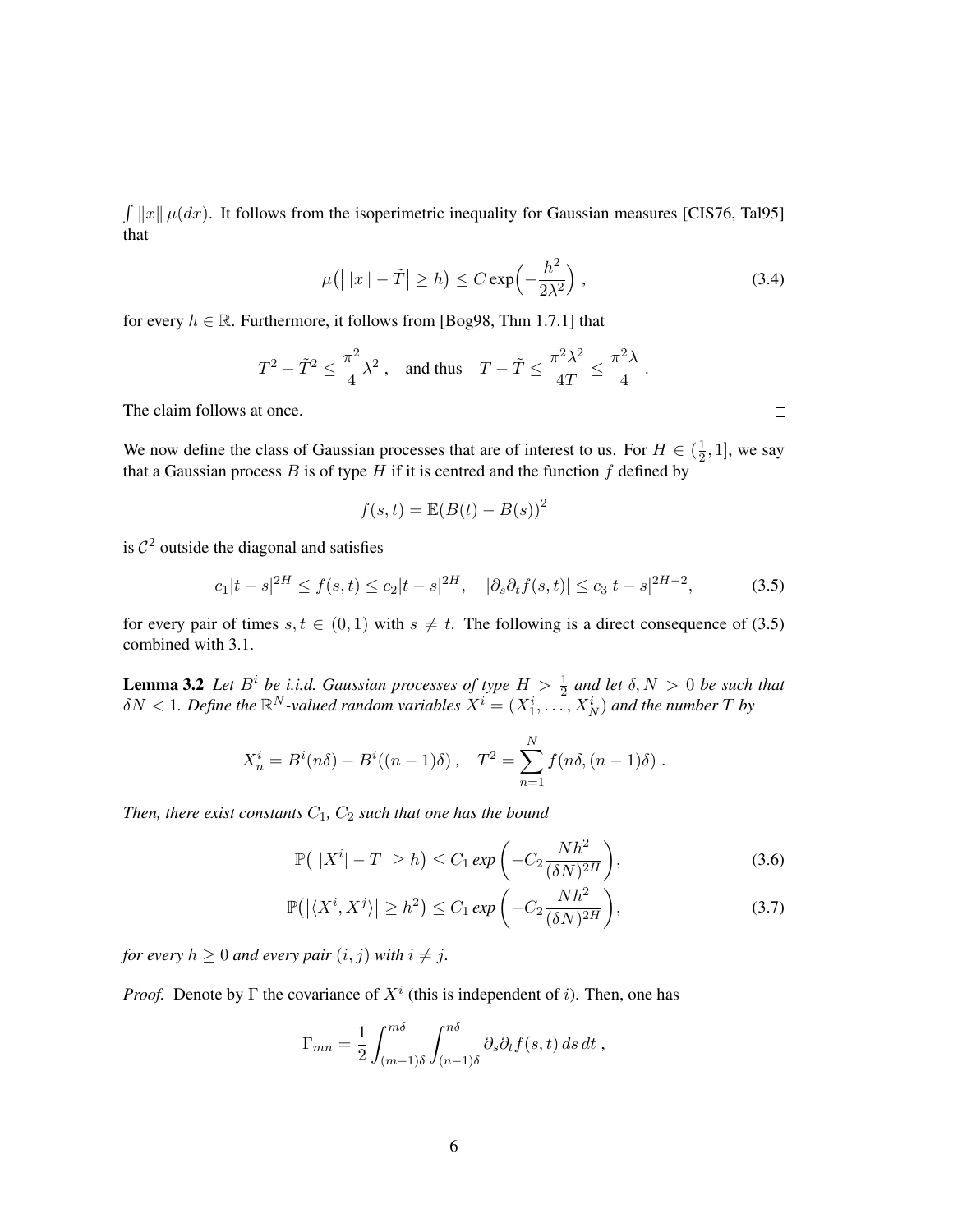so that  $|\Gamma_{mn}| \leq C\delta^{2H}(1+|m-n|)^{2H-2}$ . This implies that

$$
\|\Gamma\|_{\text{HS}}^2 = \sum_{m,n=1}^N |\Gamma_{mn}|^2 \le CN\delta^{4H} \sum_{k=1}^N |k|^{4H-4} \le C\delta^{4H} N^{4H-2}.
$$
 (3.8)

Since this is a bound on  $\|\Gamma\|^2$ , the first inequality follows from Lemma 3.1. Fix now an arbitrary pair of indices  $i \neq j$ . Note that conditional on the value of  $X^j$ , the random variable  $\langle X^i, X^j \rangle$ is normal with variance  $\langle X^j, \Gamma X^j \rangle$ . This motivates the introduction of the random vector  $\bar{X}^j$  =  $\Gamma^{1/2}X^j$  which is Gaussian with covariance  $\Gamma^2$ . Note also that  $\mathbb{E} \|\bar{X}^j\|^2 = \text{tr}(\Gamma^2) = \|\Gamma\|_{\text{HS}}^2$ . We thus have, for any  $v > 0$ , the bound

$$
\mathbb{P}\left(\left|\langle X^i, X^j\rangle\right| \ge h^2\right) = \mathbb{E}\left(\mathbb{P}\left(\left|\langle X^i, X^j\rangle\right| \ge h^2 | X^j\right)\right) \le \mathbb{E}\left(C \exp(-h^4/ \|\bar{X}^j\|^2)\right)
$$
  
\n
$$
\le C \exp\left(-\frac{h^4}{4(\|\Gamma\|_{\text{HS}} + v)^2}\right) + \mathbb{P}\left(\|\bar{X}^j\| - \|\Gamma\|_{\text{HS}}\right) \ge v\right)
$$
  
\n
$$
\le C \exp\left(-\frac{h^4}{8(\|\Gamma\|_{\text{HS}}^2 + v^2)}\right) + C \exp\left(-\frac{v^2}{4\|\Gamma^2\|}\right)
$$
  
\n
$$
\le C \exp\left(-\frac{h^4}{8(\|\Gamma\|_{\text{HS}}^2 + v^2)}\right) + C \exp\left(-\frac{v^2}{4\|\Gamma\|_{\text{HS}}^2}\right).
$$

Note now that the second inequality is non-trivial only for  $h^2 \geq ||\Gamma||_{\text{HS}}$ , so that we assume that we are in this situation from now on. Choosing  $v^2 = h^2 ||\Gamma||_{\text{HS}}$ , we get

> $\mathbb{P}(|\langle X^i, X^j \rangle| \geq h^2) \leq C \exp\left(-h^2/(16\|\Gamma\|_{\rm HS})\right)$ (3.9)

> > $\Box$

which, together with  $(3.8)$ , implies the required bound.

Remark 3.3 The bounds in Lemma 3.2 can be interpreted as saying that the 'coarse-grained quadratic variation' of B on a scale  $\delta$  and over a time interval t behaves like  $\delta^{2H-1}t$  to within an error of order  $\delta^H t^H$ . Note that the relative magnitude of the error to the average value always tends to 0 as  $\delta \rightarrow 0$ , but that this ratio becomes 'worse' as  $H \rightarrow 1$ .

We now have the main tools in place to prove the following version of Norris' lemma. Note that here and in the sequel, we denote by  $\|\cdot\|_{\alpha}$  the  $\alpha$ -Hölder norm of a function and by  $\|\cdot\|_{L^{\infty}}$  its supremum norm.

**Proposition 3.4** *Let*  $H \in \left(\frac{1}{2}\right)$  $(\frac{1}{2}, 1)$  and let a and b be processes taking values in  $\mathbb R$  and  $\mathbb R^m$  respectively such that  $\mathbb{E}\Big(\|a\|_{\tilde{H}}^p+\sum_i\|b^i\|_{\tilde{H}}^p$  $\tilde{H}$  $\bigg\}<\infty$  for every  $p\geq 1$  and every  $\tilde{H}\in(\frac{1}{2})$  $\frac{1}{2}$ , H). Let

$$
y_t = \int_0^t a(s) \, ds + \int_0^t \langle b(s), dB(s) \rangle ,
$$

*where the* B<sup>i</sup> *are* m *i.i.d. Gaussian process of type* H*. Then there exists* q > 0 *such that, for every* p > 0*, the estimate*

> $\mathbb{P}(\|y\|_{L^{\infty}} < \epsilon \text{ and } \|a\|_{L^{\infty}} + \|b\|_{L^{\infty}} > \epsilon^q) < C_p \epsilon^p$ (3.10)

*holds. The constant*  $C_p$  *depends on*  $a$ *, b, and*  $p$  *but not on*  $\epsilon$ *.*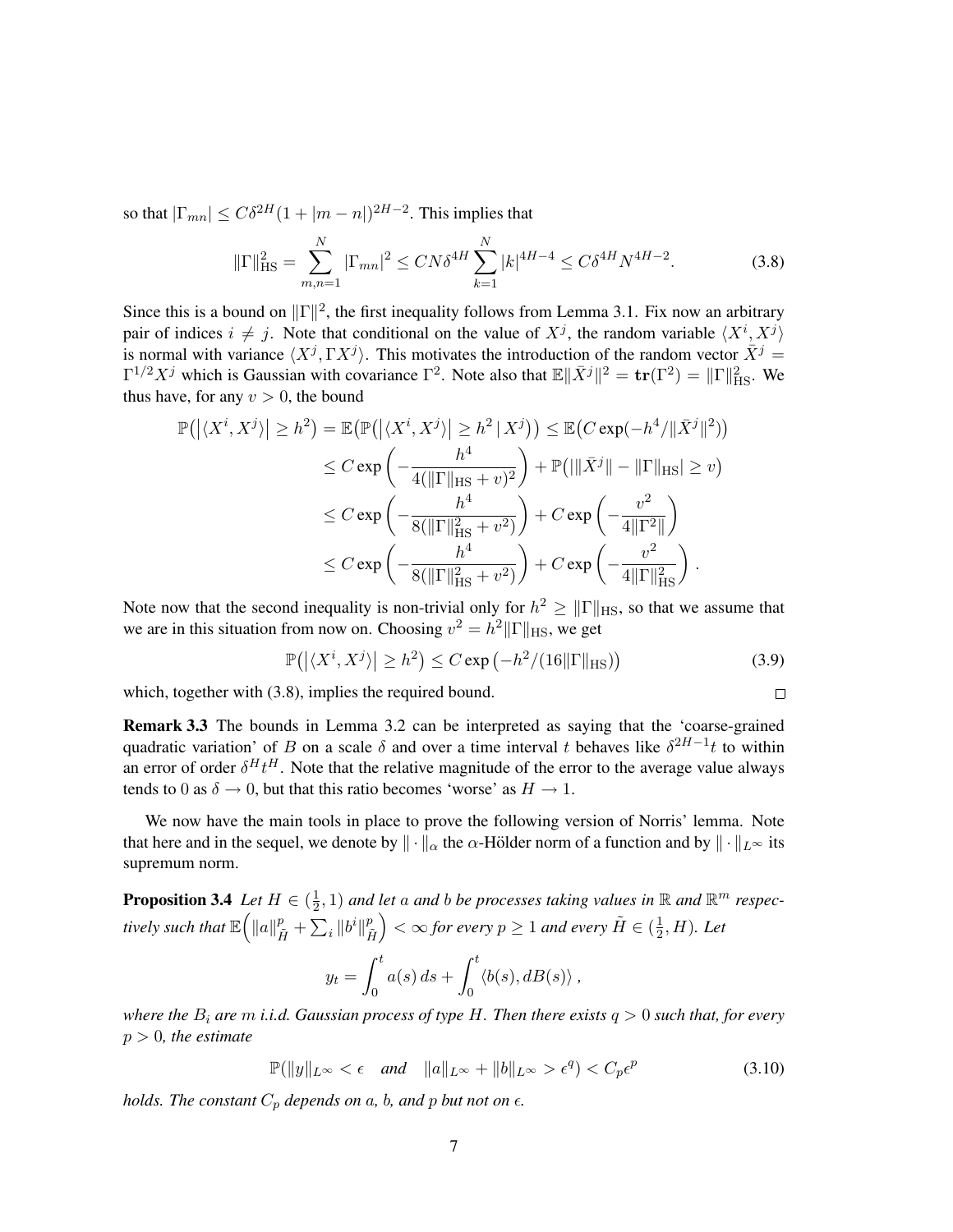**Remark 3.5** Note that we do not require the  $B_i$  to be independent of the processes a and b. We also do not require any adaptedness at this stage. The reason why we will require adaptedness later on is that equation (4.21) for the Malliavin derivative of the solution does not hold otherwise.

Remark 3.6 The bound (3.10) actually implies the bound

$$
\mathbb{P}(\|y\|_{L^{\infty}} < \epsilon) \le C_p \varepsilon^p + \min\left\{\mathbb{P}(\|a\|_{L^{\infty}} < \varepsilon^q), \mathbb{P}(\|b\|_{L^{\infty}} < \varepsilon^q)\right\},\tag{3.11}
$$

which will be used repeatedly in the sequel.

*Proof of Proposition 3.4.* The proof consists of two parts. In the first part, we show that one has a bound of the type

$$
\mathbb{P}(\|y\|_{L^{\infty}} < \epsilon \quad \text{and} \quad \|b\|_{L^{\infty}} > \epsilon^{q}) < C_{p}\epsilon^{p}.
$$
 (3.12)

In the second part, we use this information to show that one has also

$$
\mathbb{P}(\|y\|_{L^{\infty}} < \epsilon \quad \text{and} \quad \|a\|_{L^{\infty}} > \epsilon^q) < C_p \epsilon^p. \tag{3.13}
$$

Combining both bounds then yields (3.10).

The key idea to the proof of  $(3.12)$ , which should be translated to 'if y is small then b must also be small' is the following. Choose two small length scales  $\delta \ll \Delta \ll 1$ . Since we assume some regularity on  $b$ , it is easy to control the error made by assuming that  $b$  is constant on intervals of length  $\Delta$ . One then considers the square root of the coarse-grained quadratic variation of y on a scale  $\delta$  over an interval of size  $\Delta$  around t. This is of course bounded by  $||y||_{L^{\infty}}\delta^{-1/2}\Delta^{1/2}$ . By Remark 3.5, the contribution of the term including  $b$  to this expression is approximately equal to  $\delta^{H-1/2}\Delta^{1/2}|b(t)|$ . The contribution of the term including a on the other hand is bounded by  $||a||_{L^{\infty}} \delta^{1/2} \Delta^{1/2}$ . Summing over all intervals of size  $\Delta$  yields a bound of the type

$$
||b||_{\mathcal{L}^{1}} \lesssim \delta^{-H} ||y||_{\mathcal{L}^{\infty}} + \delta^{1-H} ||a||_{\mathcal{L}^{\infty}},
$$

from which it is then straightforward to deduce (3.12) by making use of the *a priori* bounds on the Hölder norms of  $a$  and  $b$ .

This argument is of course extremely sloppy, since we have not justified in any way some of the approximations made and we have not addressed the fact that b takes values in  $\mathbb{R}^m$ . Fix some small value of  $\epsilon > 0$  and fix two small numbers  $\delta$  and  $\Delta$  such that  $1/\delta$  and  $1/\Delta$  are integers,  $1/\Delta$ divides  $1/\delta$ , and such that  $\delta \ll \Delta \ll 1$ . We also fix  $\tilde{H} \in \left(\frac{1}{2}\right)$  $(\frac{1}{2}, H)$  to be determined later. We define  $\bar{b}(t)$  as the stepfunction with steps of length  $\Delta$  approximating  $b(t)$ ,  $\bar{b}(t) = b(\Delta[t/\Delta])$  and we write  $\beta(t) = b(t) - \overline{b}(t)$ . The stochastic integral of  $\beta$  is bounded as follows.

**Lemma 3.7** *There exists a constant* C depending only on  $\tilde{H}$  *such that, for every*  $t > 0$  *and every* s ∈ [0, ∆]*, one has*

$$
\left| \int_t^{t+s} \langle \beta(r), dB(r) \rangle \right| \leq C \|b\|_{\tilde H} \|B\|_{\tilde H} \Delta^{\tilde H} s^{\tilde H} .
$$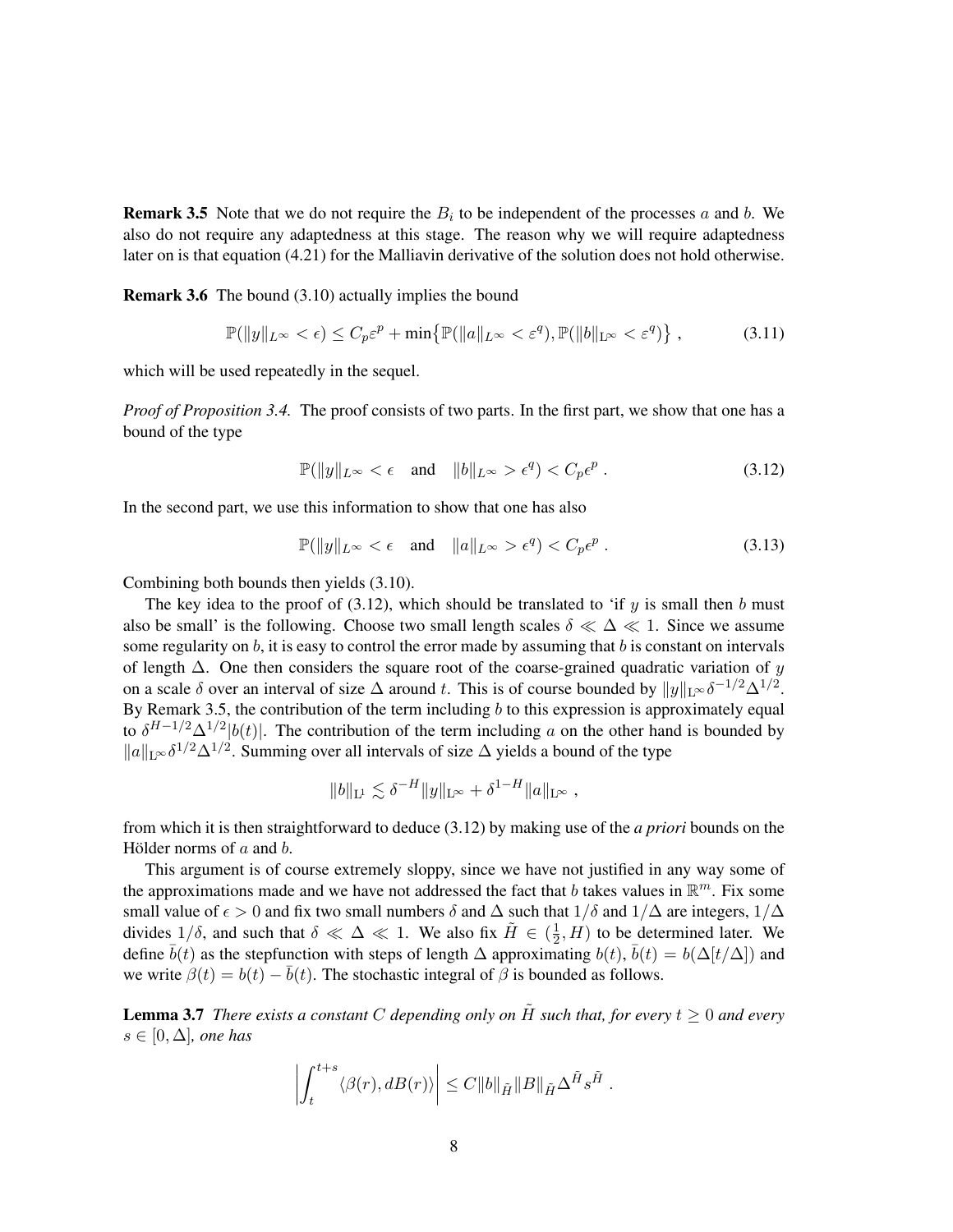*Proof.* Since  $s \leq \Delta$ , we can assume without loss of generality that  $\overline{b}$  is constant on the interval  $[t, t + s]$ . It follows from [You36] that there exists a constant C such that

$$
\left| \int_t^{t+s} \langle \beta(r), dB(r) \rangle - \langle \beta(t), B(t+s) - B(t) \rangle \right| \leq C \|b\|_{\tilde{H}} \|B\|_{\tilde{H}} s^{2\tilde{H}}.
$$

Furthermore, one has  $|\langle \beta(t), B(t + s) - B(t) \rangle| \le ||b||_{\tilde{H}} ||B||_{\tilde{H}} \Delta^{\tilde{H}} s^{\tilde{H}}$ , so that the result follows at once.  $\Box$ 

Denote by r the (integer) ratio  $\Delta/\delta$ , set  $t_n = \delta n$  and define for  $N = 1, \ldots, \Delta^{-1}$  and for  $i, j = 1, \ldots, m$  the random variable

$$
X_N^{ij} = \sum_{n=(N-1)r}^{Nr-1} (B_i(t_{n+1}) - B_i(t_n)) (B_j(t_{n+1}) - B_j(t_n)) .
$$

Note that  $T^2 := \mathbb{E} X_N^{ii} = rf(\delta) \approx \Delta \delta^{2H-1}$ . With these notations and using Lemma 3.7, we have, for  $n \in [(N-1)r, Nr-1]$ , the relation

$$
|\langle b(N\Delta), B(t_{n+1}) - B(t_n) \rangle| \le |y_{t_{n+1}} - y_{t_n}| + ||a||_{L^{\infty}} \delta + \left| \int_{t_n}^{t_{n+1}} \langle \beta(s), dB(s) \rangle \right|
$$
  

$$
\le 2||y||_{L^{\infty}} + ||a||_{L^{\infty}} \delta + C||b||_{\tilde{H}} ||B||_{\tilde{H}} \Delta^{\tilde{H}} \delta^{\tilde{H}}.
$$

Taking squares on both sides, summing from  $n = (N - 1)r$  to  $n = Nr - 1$  and taking square roots, we get

$$
\sqrt{\sum_{i,j} b_i (N\Delta) b_j (N\Delta) X_N^{ij}} \le \Delta^{1/2} \delta^{-1/2} (2 \|y\|_{L^\infty} + \|a\|_{L^\infty} \delta + C \|b\|_{\tilde{H}} \|B\|_{\tilde{H}} \Delta^{\tilde{H}} \delta^{\tilde{H}}) .
$$
 (3.14)

At this point, it is convenient to introduce quantities  $Y_N^i = (X_N^{ii})^{1/2}$  and  $Y_N^{ij} = |X_N^{ij}|$  $_N^{ij}|^{1/2}$ . With this notation, we get

$$
\sum_{i=1}^{m} |b_i(N\Delta)|Y_N^i \le C \sum_{i \ne j} Y_N^{ij} \sqrt{|b_i(N\Delta)b_j(N\Delta)|} + C \Delta^{1/2} \delta^{-1/2} ||y||_{L^{\infty}} + C \Delta^{1/2} \delta^{1/2} ||a||_{L^{\infty}} + C \Delta^{\tilde{H}+1/2} \delta^{\tilde{H}-1/2} ||b||_{\tilde{H}} ||B||_{\tilde{H}}.
$$

Summing over  $N$  yields

$$
\sum_{i=1}^{m} \sum_{N=1}^{\Delta^{-1}} |b_i(N\Delta)| Y_N^i \le C \sum_{i \ne j} \sum_{N=1}^{\Delta^{-1}} Y_N^{ij} \sqrt{|b_i(N\Delta)b_j(N\Delta)|} + C\Delta^{-1/2} \delta^{-1/2} \|y\|_{\mathcal{L}^{\infty}}
$$
(3.15)

$$
+ C\Delta^{-1/2} \delta^{1/2} \|a\|_{L^{\infty}} + C\Delta^{\tilde{H}-1/2} \delta^{\tilde{H}-1/2} \|b\|_{\tilde{H}} \|B\|_{\tilde{H}}.
$$
 (3.16)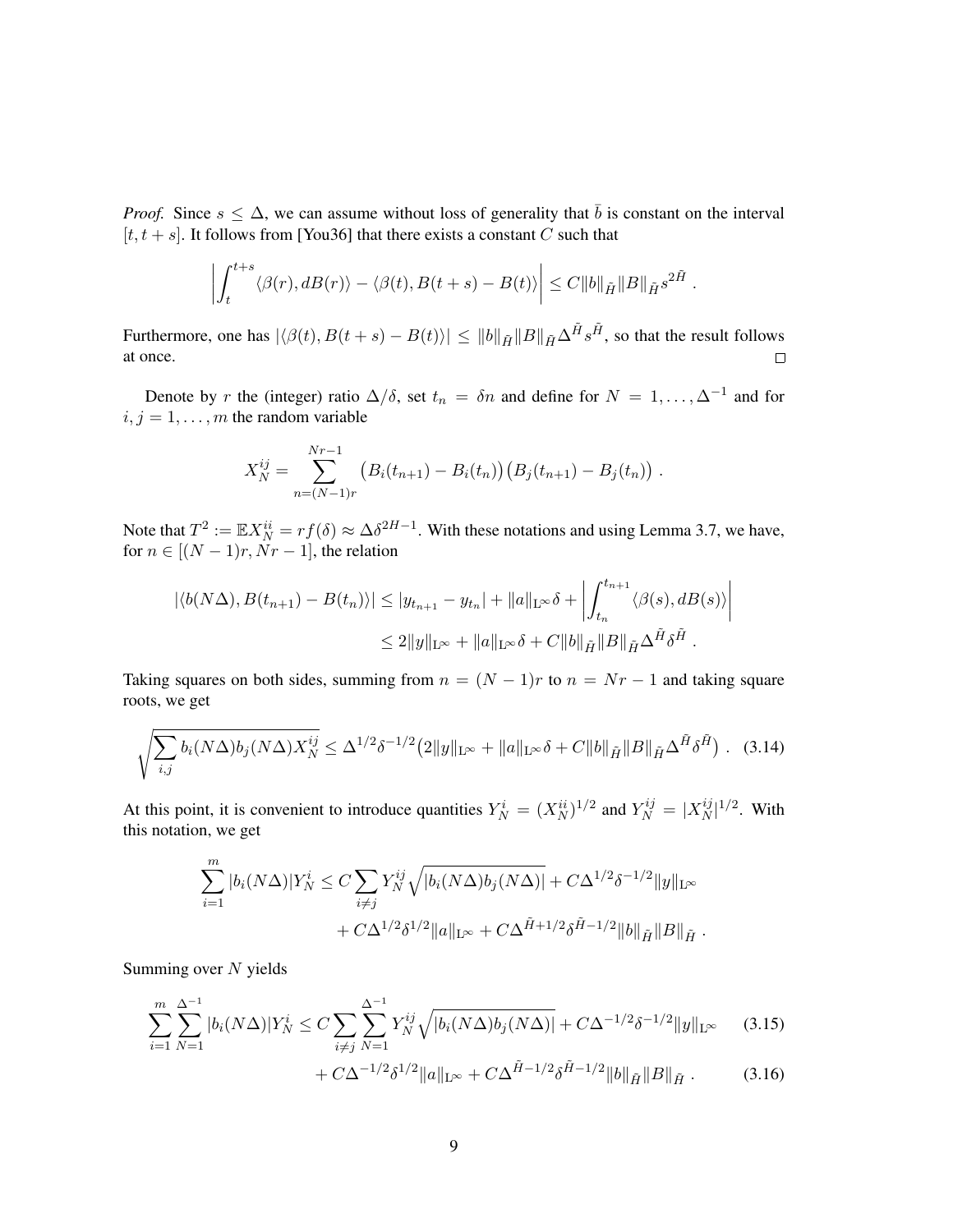Note now that by Lemma 3.1 one can hope that  $Y_N^i \approx T$  for every i and N. Therefore, the left hand side is very close to  $T/\Delta$  times the sum of the  $L^1$  norms of the  $b_i$ . More precisely, one has for every  $i$ , the bound

$$
\left|\Delta \sum_{N=1}^{\Delta^{-1}} |b_i(N\Delta)| - ||b_i||_{L^1}\right| \leq ||b_i||_{\tilde{H}} \Delta^{\tilde{H}},
$$

so that, multiplying (3.15) by  $\Delta/T$ , we get the bound

$$
\sum_{i=1}^{m} \|b_{i}\|_{L^{1}} \leq C\Delta^{\tilde{H}} \|b\|_{\tilde{H}} + C\delta^{-H} \|y\|_{L^{\infty}} + C\Delta^{\tilde{H}} \delta^{\tilde{H}-H} \|b\|_{\tilde{H}} \|B\|_{\tilde{H}}
$$
  
+  $C\delta^{1-H} \|a\|_{L^{\infty}} + C\Delta^{1/2} \delta^{1/2-H} \sum_{i=1}^{m} \sum_{N=1}^{\Delta^{-1}} |b_{i}(N\Delta)||Y_{N}^{i} - T|$   
+  $C\Delta^{1/2} \delta^{1/2-H} \sum_{i \neq j} \sum_{N=1}^{\Delta^{-1}} Y_{N}^{ij} \sqrt{|b_{i}(N\Delta)b_{j}(N\Delta)|}$   
 $\leq C\Delta^{\tilde{H}} \|b\|_{\tilde{H}} + C\delta^{-H} \|y\|_{L^{\infty}} + C\Delta^{\tilde{H}} \delta^{\tilde{H}-H} \|b\|_{\tilde{H}} \|B\|_{\tilde{H}}$   
+  $C\delta^{1-H} \|a\|_{L^{\infty}} + C\Delta^{1/2} \delta^{1/2-H} \|b\|_{\tilde{H}} \sum_{i,j=1}^{m} \sum_{N=1}^{\Delta^{-1}} |Y_{N}^{ij} - T\delta_{ij}|,$ 

where we used  $\delta_{ij}$  to denote the Kronecker delta. At this point, we note that, for every  $\gamma \leq 1$ , one has the interpolation inequality

$$
||b||_{L^{\infty}} \leq C(\gamma ||b||_{\tilde{H}} + \gamma^{-1/\tilde{H}} ||b||_{L^{1}}) \tag{3.17}
$$

Therefore

$$
||b||_{L^{\infty}} \leq C\gamma^{-1/\tilde{H}}\Delta^{\tilde{H}}||b||_{\tilde{H}} + C\gamma^{-1/\tilde{H}}\delta^{-H}||y||_{L^{\infty}} + C\gamma^{-1/\tilde{H}}\delta^{1-H}||a||_{L^{\infty}} + C\gamma^{-1/\tilde{H}}\Delta^{\tilde{H}}\delta^{\tilde{H}-H}||b||_{\tilde{H}}||B||_{\tilde{H}} + C\gamma||b||_{\tilde{H}} + C\gamma^{-1/\tilde{H}}\Delta^{1/2}\delta^{1/2-H}||b||_{\tilde{H}}\sum_{i,j=1}^{m}\sum_{N=1}^{\Delta^{-1}}|Y_{N}^{ij} - T\delta_{ij}|.
$$

We now make the following choices for  $\gamma$ ,  $\delta$ , and  $\Delta$ :

$$
\gamma \approx \epsilon^{\frac{H(1-H)}{(1+H)(2-H)}}\;,\ \ \delta \approx \epsilon^{\frac{1}{H(2-H)}}\;,\ \ \, \Delta \approx \epsilon^{\frac{1-H}{H(2-H)}}\;.
$$

Note that, provided  $\epsilon$  is small, one has indeed  $\delta \ll \Delta \ll 1$ . With these choices, and by choosing  $\tilde{H}$  sufficiently close to H, we see that there exists a constant  $\alpha > 0$  and a constant  $C > 0$  such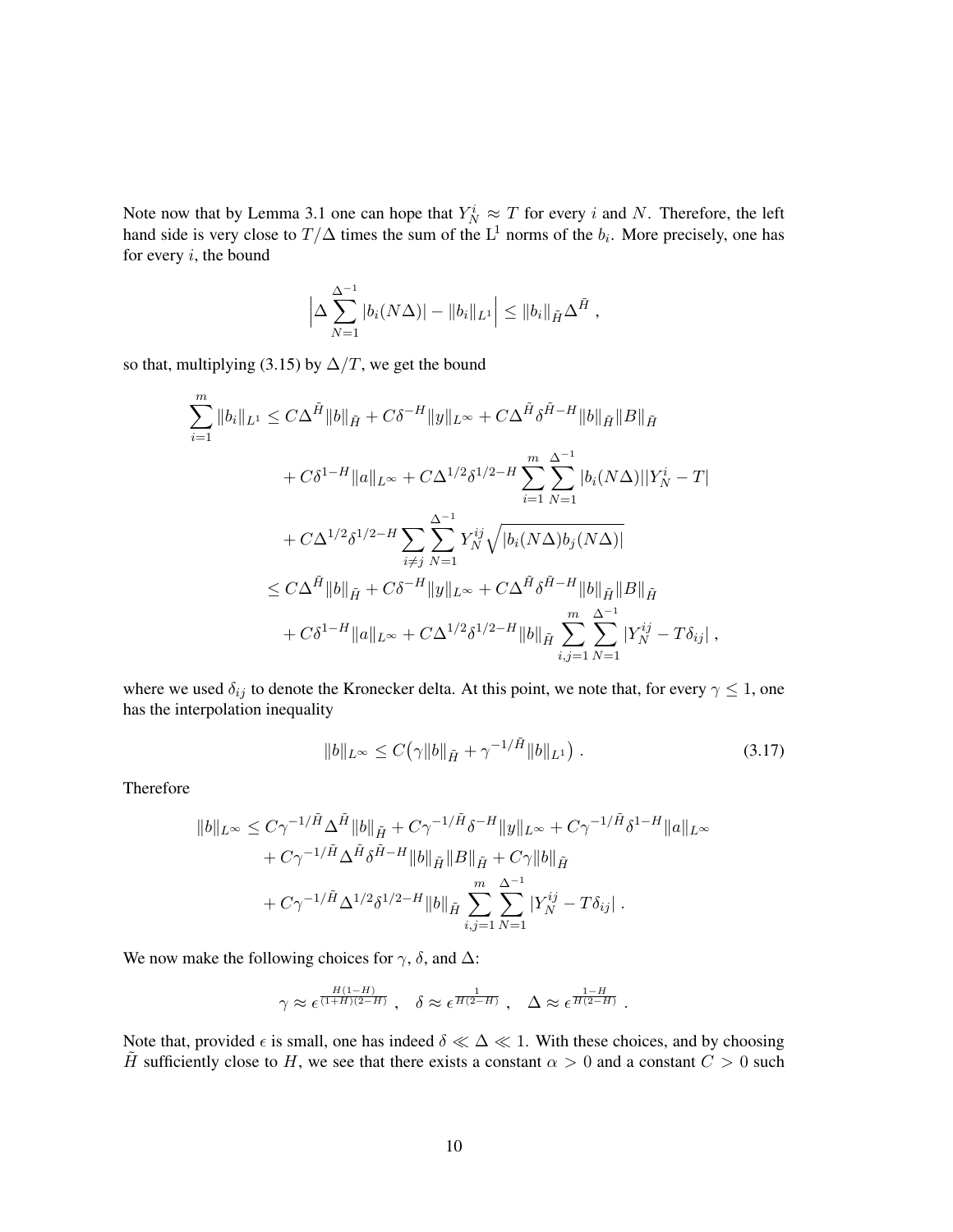that

$$
||b||_{L^{\infty}} \leq C\epsilon^{\alpha} \left( ||b||_{\tilde{H}} \left( 1 + ||B||_{\tilde{H}} + \sum_{i,j,N} \frac{|Y_N^{ij} - T\delta_{ij}|}{\delta^{1/2} \Delta^{H-3/2}} \right) + \epsilon^{-1} ||y||_{L^{\infty}} + ||a||_{L^{\infty}} \right)
$$
  

$$
\leq C\epsilon^{\alpha} \left( 1 + ||b||_{\tilde{H}}^2 + ||B||_{\tilde{H}}^2 + \left( \sum_{i,j,N} \frac{|Y_N^{ij} - T\delta_{ij}|}{\delta^{1/2} \Delta^{H-3/2}} \right)^2 + \frac{||y||_{L^{\infty}}}{\epsilon} + ||a||_{L^{\infty}} \right).
$$

Actually, the constant  $\alpha$  can be brought arbitrarily close to  $\frac{H(1-H)}{(1+H)(2-H)} \geq \frac{2}{9}$  $\frac{2}{9}(1-H)$ . Note that Lemma 3.2 yields the bound

$$
\mathbb{P}\Big(|Y_N^{ij} - T\delta_{ij}| > h\Big) \leq C \exp\left(-c\frac{h^2}{\delta \Delta^{2H-1}}\right),\,
$$

for every possible value of  $i, j$ , and  $N$ . This immediately implies

$$
\mathbb{P}\left(\sum_{i,j,N} \frac{|Y_N^{ij} - T\delta_{ij}|}{\delta^{1/2}\Delta^{H-3/2}} > h\right) \le \frac{C}{\Delta} \exp\left(-ch^2\right). \tag{3.18}
$$

Therefore, there exists a constant  $c$  such that, for  $\epsilon$  small enough, one has the bound

$$
\mathbb{P}\left(\|b\|_{L^{\infty}} > \epsilon^{\alpha/2} \quad \text{and} \quad \|y\|_{L^{\infty}} < \epsilon\right) \leq \mathbb{P}\left(\sum_{i,j,N} \frac{|Y_N^{ij} - T\delta_{ij}|}{\delta^{1/2}\Delta^{H-3/2}} > c\epsilon^{-\alpha/4}\right) \tag{3.19}
$$
\n
$$
+ \mathbb{P}\left(\|b\|_{\tilde{H}}^2 + \|B\|_{\tilde{H}}^2 + \|a\|_{L^{\infty}} > c\epsilon^{-\alpha/2}\right) \leq C_p \epsilon^p \,.
$$

The last inequality is obtained by combining (3.18) with the *a priori* bounds on the processes a, b, and B. We now turn to the proof of (3.13). Fix again some small value of  $\Delta$  to be determined later. We then have for every  $t \in [0, 1 - \Delta]$  the inequality

$$
\left| \int_{t}^{t+\Delta} a(s) \, ds \right| \leq 2 \|y\|_{L^{\infty}} + |\langle b(t), B(t + \Delta) - B(t) \rangle| + C \|b\|_{\tilde{H}} \|B\|_{\tilde{H}} \Delta^{2\tilde{H}} \leq 2 \|y\|_{L^{\infty}} + \|b\|_{L^{\infty}} \|B\|_{\tilde{H}} \Delta^{\tilde{H}} + C \|b\|_{\tilde{H}} \|B\|_{\tilde{H}} \Delta^{2\tilde{H}}.
$$

It is easy to show that, similarly to  $(3.17)$  one has the inequality

$$
\|a\|_{L^{\infty}} \le 2\Delta^{-1} \sup_{t \in [0,1-\Delta]} \left| \int_{t}^{t+\Delta} a(s) \, ds \right| + 2\Delta^{\tilde{H}} \|a\|_{\tilde{H}} ,
$$

so that

$$
||a||_{L^{\infty}} \le 2\Delta^{-1}||y||_{L^{\infty}} + C||b||_{L^{\infty}}||B||_{\tilde{H}}\Delta^{\tilde{H}-1} + C||b||_{\tilde{H}}||B||_{\tilde{H}}\Delta^{2\tilde{H}-1} + 2\Delta^{\tilde{H}}||a||_{\tilde{H}}\le C(\Delta^{-1}(||y||_{L^{\infty}} + ||b||_{L^{\infty}}^2) + \Delta^{2\tilde{H}-1}(||B||_{\tilde{H}}^2 + ||b||_{\tilde{H}}^2 + ||a||_{\tilde{H}})).
$$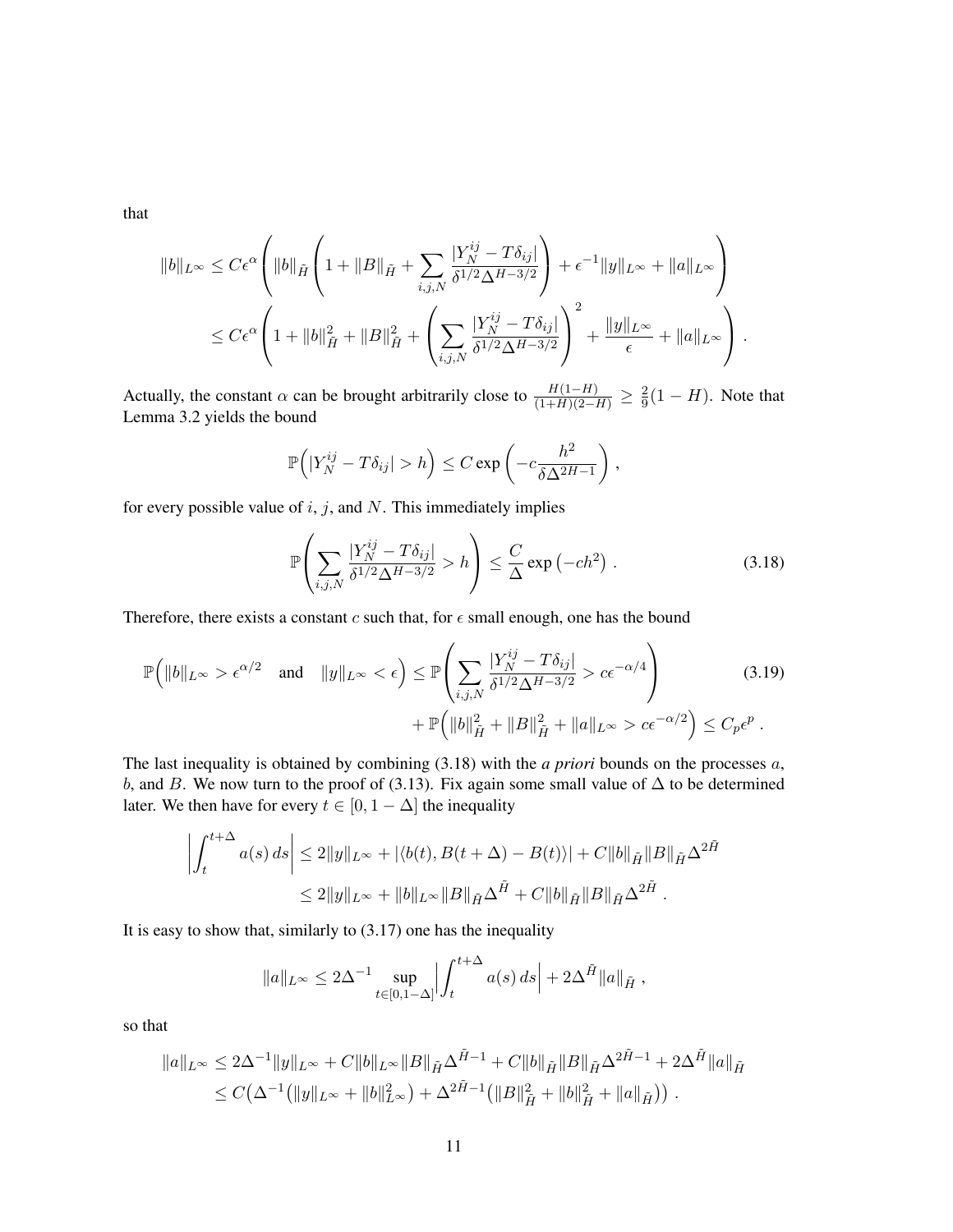At this point, we choose  $\Delta \approx \epsilon^{\alpha/H}$  with  $\alpha$  as in (3.19). This implies (by choosing as before  $\tilde{H}$ sufficiently close to H) that there exists  $\beta > 0$  such that

$$
\|a\|_{L^{\infty}} \leq C \epsilon^{\beta} \left( \frac{\|y\|_{L^{\infty}}}{\epsilon} + \frac{\|b\|_{L^{\infty}}^2}{\epsilon^{\alpha}} + \|B\|_{\tilde{H}}^2 + \|b\|_{\tilde{H}}^2 + \|a\|_{\tilde{H}} \right).
$$

Therefore, for  $\epsilon$  small enough, there exists a constant c such that

$$
\mathbb{P}\Big(\|a\|_{L^{\infty}} > \epsilon^{\beta/2} \quad \text{and} \quad \|y\|_{L^{\infty}} < \epsilon\Big) \leq \mathbb{P}\Big(\|b\|_{L^{\infty}} > \epsilon^{\alpha/2} \quad \text{and} \quad \|y\|_{L^{\infty}} < \epsilon\Big) + \mathbb{P}\Big(\|B\|_{\tilde{H}}^2 + \|b\|_{\tilde{H}}^2 + \|a\|_{\tilde{H}} > c\epsilon^{-\beta/2}\Big) \leq C_p\epsilon^p,
$$

for arbitrary values of p. The last inequality is obtained by combining (3.19) with the *a priori* bounds on the processes  $a, b$ , and  $B$ . This concludes the proof of  $(3.13)$  and thus of Proposition 3.4.  $\Box$ 

# 4 Existence and smoothness of the density under Hörmander's type assumptions for solutions of SDEs driven by a fractional Brownian motion

We now arrive to the heart of our study and are interested in the study of the existence and regularity for the density of solutions of stochastic differential equations on  $\mathbb{R}^n$ 

$$
X_t^x = x + \int_0^t V_0(X_s^x)ds + \sum_{i=1}^d \int_0^t V_i(X_s^x)dB_s^i
$$
 (4.20)

where the  $V_i$ 's are  $C^{\infty}$ -bounded vector fields on  $\mathbb{R}^n$  and B is the d dimensional fractional Brownian motion defined by (2.1). For this type of equations, existence and uniqueness of the solution have been investigated by many authors (for instance Nualart-Rascânu in [NR02]). It has also been shown very recently in [HN06] that the law of the solution to (4.20) possesses a smooth density with respect to the Lebesgue measure in the *elliptic* case. Recall first the following *a priori* bound on the solutions to (4.20). (See for example [NR02] for a proof.)

**Lemma 4.1** *For every*  $\gamma < H$  *and every*  $p > 0$ ,  $\mathbb{E}(\|X\|_{\gamma}^{p}) < +\infty$ *.* 

Let us now denote by  $\Phi$  the stochastic flow associated with equation (4.20), that is  $\Phi_t(x) = X_t^x$ . From [HN06], we can deduce:

**Lemma 4.2** The map  $\Phi_t$  is  $C^1$  and the first variation process defined by

$$
\mathbf{J}_{0\rightarrow t} = \frac{\partial \Phi_t}{\partial x},
$$

*satisfies the following equation:*

$$
\mathbf{J}_{0\to t} = \mathbf{Id}_{\mathbb{R}^n} + \int_0^t DV_0(X_s^x) \mathbf{J}_{0\to s} ds + \sum_{i=1}^d \int_0^t DV_i(X_s^x) \mathbf{J}_{0\to s} dB_s^i.
$$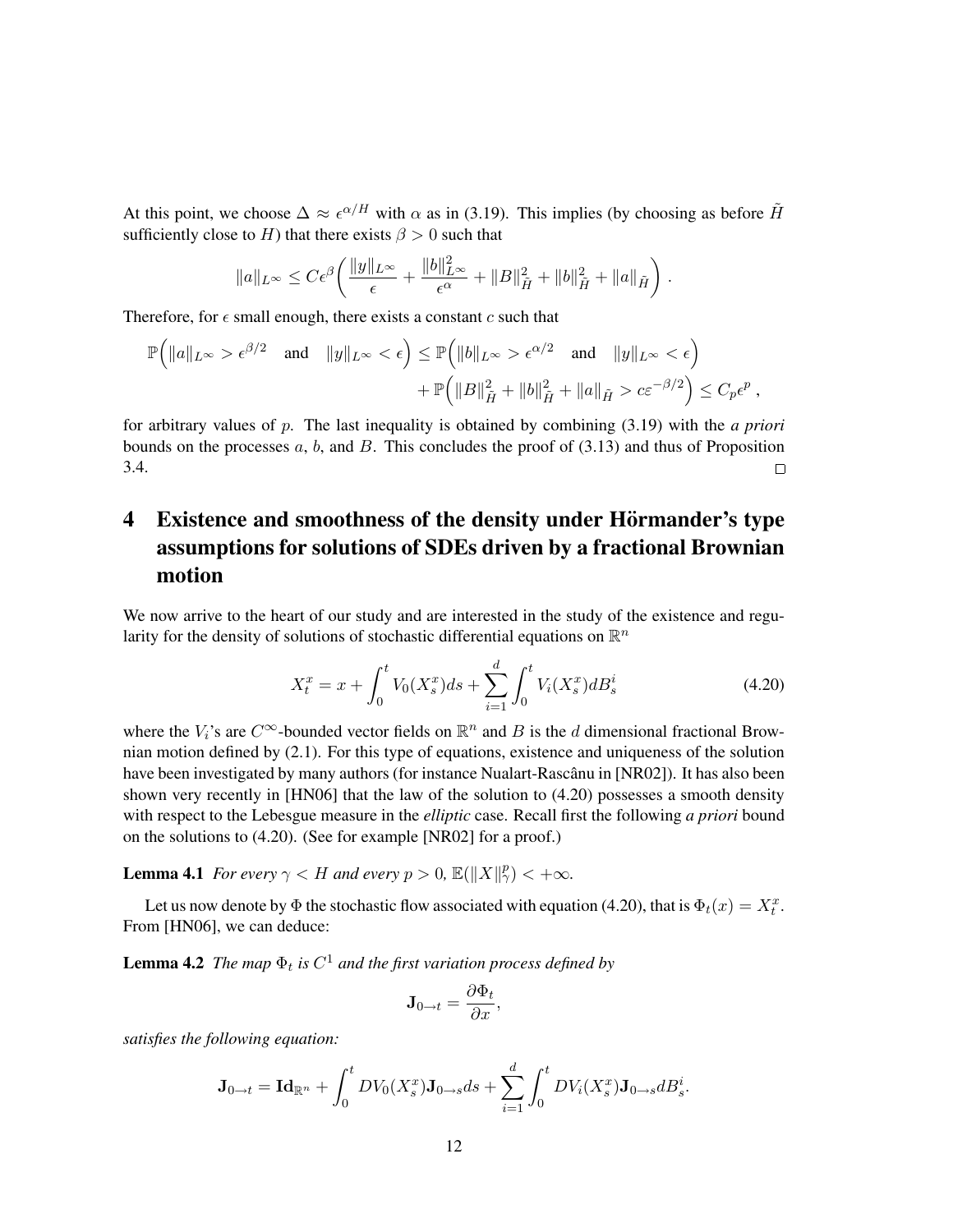*and, for every*  $p > 1$ *,* 

$$
\mathbb{E}\big(\|\mathbf{J}_{0\rightarrow 1}^{-1}\|^p\big)<+\infty.
$$

*Furthermore, for every*  $i = 1, ..., n$ ,  $t > 0$ , and  $x \in \mathbb{R}^n$ ,  $X_t^{x,i} \in \mathbb{D}^\infty(\mathcal{H})$ *. Moreover,* 

$$
\mathbf{D}_s^j X_t^x = \mathbf{J}_{0 \to t} \mathbf{J}_{0 \to s}^{-1} V_j(X_s), \ \ j = 1, \dots, d, \ \ 0 \le s \le t,
$$
\n(4.21)

where  $\mathbf{D}_s^j X_t^{x,i}$  $t^{x,i}_t$  is the  $j$ -th component of  $\mathbf{D}_s X^{x,i}_t$  $\frac{x}{t}$ .

We can now turn to our version of Hörmander's theorem for stochastic differential equations that are driven by a fractional Brownian motion with Hurst parameter  $H > 1/2$ . If  $I =$  $(i_1, \ldots, i_k) \in \{0, \ldots, d\}^k$ , we denote by  $V_I$  the Lie commutator defined by

$$
V_I = [V_{i_1}, [V_{i_2}, \dots, [V_{i_{k-1}}, V_{i_k}] \dots].
$$

We also define the sets of vector fields

$$
\mathcal{V}_n = \{V_I, I \in \{1, ..., d\} \times \{0, ..., d\}^{n-1}\}, \quad \bar{\mathcal{V}}_n = \bigcup_{k=0}^n \mathcal{V}_k.
$$

With these notations, the main result of this article is the following:

**Theorem 4.3** Assume that, at some  $x_0 \in \mathbb{R}^n$ , there exists N such that

$$
\text{span}\{V(x_0),\,V\in\bar{\mathcal{V}}_N\}=\mathbb{R}^n\,. \tag{4.22}
$$

Then, for any  $t > 0$ , the law of the random variable  $X_t^{x_0}$  has a smooth density with respect to the Lebesgue measure on  $\mathbb{R}^n$ .

Given the results from the previous sections, the proof of this theorem is by now quite standard and follows closely the argument given for instance in [Bis81], [Nor86] or [Nua95]. The main difference is that it is not *a priori* obvious how to relate the  $L^{\infty}$  bounds obtained in Proposition 3.4 to the fractional Sobolev norms appearing in the statement of Theorem 2.1.

**Lemma 4.4** *Let*  $H > 1/2$  *and let*  $H$  *be defined as above. Then, for every*  $\gamma > H - 1/2$  *there exists a constant* C *such that*

$$
||f||_{\mathcal{H}} \geq C \frac{||f||_{\mathcal{L}^{\infty}}^{3+1/\gamma}}{||f||_{\gamma}^{2+1/\gamma}} ,
$$

*for every continuous function*  $f \in H$ *. Here,*  $||f||_{\gamma}$  *denotes as before the*  $\gamma$ *-Hölder norm of*  $f$ *.* 

*Proof.* Let  $\mathcal{D}^{\alpha} f$  denote the fractional derivative of order  $\alpha$  of f, defined by

$$
\mathcal{D}^{\alpha}f(t) = \frac{1}{\Gamma(1-\alpha)}\frac{d}{dt}\int_0^t (t-s)^{-\alpha}f(s)\,ds\,. \tag{4.23}
$$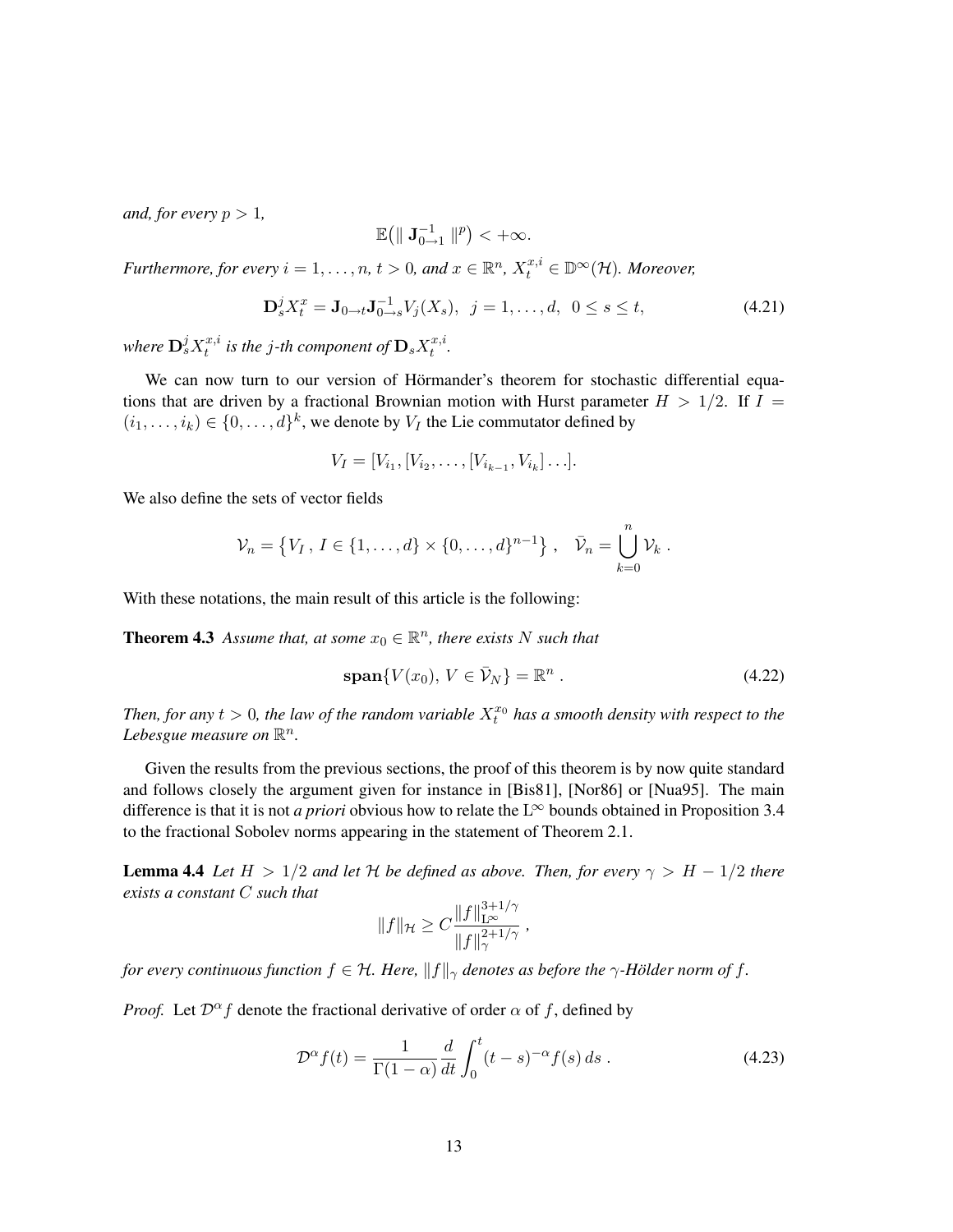We also introduce the operator  $\mathcal{D}_{-}^{\alpha}$  defined by

$$
\mathcal{D}_{-}^{\alpha}f(t)=-\frac{\alpha}{\Gamma(1-\alpha)}\int_{t}^{\infty}(s-t)^{-\alpha-1}(f(s)-f(t))\,ds,
$$

which is nothing but the adjoint of  $\mathcal{D}^{\alpha}$  in  $L^2(\mathbb{R}_+)$ .

Since  $\mathcal{I}^{\alpha}$  and  $\mathcal{D}^{\alpha}$  are each other's inverse [SKM93], (2.3) implies by Cauchy-Schwartz that

$$
\left| \langle f, g \rangle_{\mathcal{L}^2} \right| = \left| \langle \mathcal{I}^{H-1/2} f, \mathcal{D}^{H-1/2}_- g \rangle_{\mathcal{L}^2} \right| \le \| f \|_{\mathcal{H}} \| \mathcal{D}^{H-1/2}_- g \|_{\mathcal{L}^2} \,. \tag{4.24}
$$

The problem with (4.24) is that we would like to apply it to a function f which is  $\gamma$ -Hölder continuous on [0, 1], but does not necessarily vanish at either 0 or 1, so that  $\mathcal{D}_{-}^{H-1/2}f$  does in general not belong to L<sup>2</sup>. If we define however  $h(t) = t^{\gamma}(1-t)^{\gamma}$  for  $t \in [0,1]$  and  $h(t) = 0$ for  $t \geq 1$ , then  $||fh||_{\gamma} \leq C||f||_{\gamma}$ , but fh vanishes at 0 and at 1. In particular, this implies that  $\|\mathcal{D}_{-}^{H-1/2}fh\| \leq C \|f\|_{\gamma}$ , so that

$$
||f||_{\mathcal{H}} \geq C \frac{\int_0^1 t^{\gamma} (1-t)^{\gamma} f^2(t) dt}{||f||_{\gamma}},
$$

for some constant  $C$ . On the other hand, it is a straightforward calculation to check that

$$
\int_0^1 t^{\gamma} (1-t)^{\gamma} f^2(t) dt \geq C \frac{\|f\|_{\infty}^{3+1/\gamma}}{\|f\|_{\gamma}^{1+1/\gamma}},
$$

which implies the desired result.

**Corollary 4.5** *Let* y *be a random process with sample paths that are almost surely*  $\gamma$ -Hölder *continuous for some*  $\gamma > H - 1/2$ *. Then, there exists an exponent*  $\alpha > 0$  *such that* 

$$
\mathbb{P}(|y||_{\mathcal{H}} < \varepsilon) \leq \mathbb{P}(|y||_{\mathcal{L}^{\infty}} < \varepsilon^{\alpha}) + \mathbb{P}(|y||_{\gamma} > \varepsilon^{-\alpha}),
$$

*for every* ε *sufficiently small.*

*Proof.* It follows from Lemma 4.4 that

$$
\mathbb{P}(|y||_{\mathcal{H}} < \varepsilon) \leq \mathbb{P}(C||y||_{\mathbb{L}^{\infty}}^{3+1/\gamma}||y||_{\gamma}^{-2-1/\gamma} < \varepsilon).
$$

For an arbitrary pair of positive random variables  $X$  and  $Y$ , one always has

$$
\mathbb{P}(X/Y < \varepsilon) \le \mathbb{P}\left(X < \varepsilon^{1-\alpha}\right) + \mathbb{P}\left(Y > \varepsilon^{-\alpha}\right),
$$

so that the claim follows by taking  $\alpha$  small enough.

This provides us with the necessary tools to complete the

 $\Box$ 

 $\Box$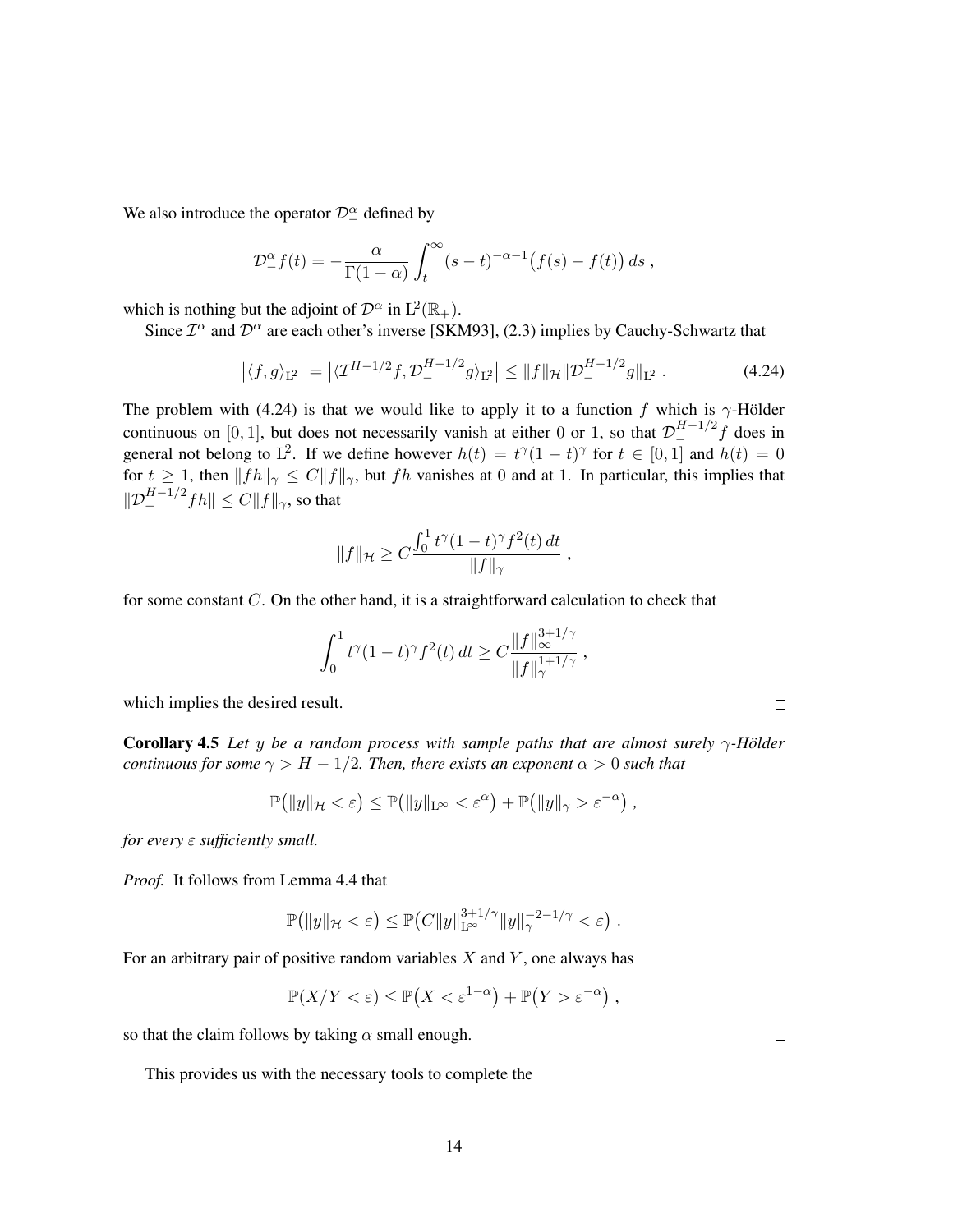*Proof of Theorem 4.3.* We shall show that  $X_1^{x_0}$  admits a smooth density with respect to the Lebesgue measure, by using the Malliavin covariance matrix  $\Gamma_1$  associated with  $X_1^{x_0}$ . Note that we can consider the case  $t = 1$  without any loss of generality by rescaling the vector fields  $V_i$  appropriately.

Let  $\Gamma_1$  be the Malliavin covariance matrix associated with  $X_1^{x_0}$ . By definition, we have

$$
\Gamma_1 = \left( \langle \mathbf{D} X_1^{i,x_0}, \mathbf{D} X_1^{j,x_0} \rangle_{\mathcal{H}} \right)_{1 \le i,j \le n}.
$$

To show that  $X_1^{x_0}$  has a a smooth density, it suffices to show that with probability one  $\Gamma_1$  is invertible and that for every  $p > 1$ ,

$$
\mathbb{E}\bigg(\frac{1}{|\det\Gamma_1|^p}\bigg)<+\infty.
$$

From Lemma 4.2,

$$
\mathbf{D}_s^j X_1^{x_0} = \mathbf{J}_{0 \to 1} \mathbf{J}_{0 \to s}^{-1} V_j(X_s), \ \ j = 1, \dots, d, \ \ 0 \le s \le 1.
$$

Therefore,

$$
\Gamma_1 = H(2H - 1)\mathbf{J}_{0\to 1} \int_0^1 \int_0^1 \mathbf{J}_{0\to u}^{-1} V(X_u^{x_0}) V(X_v^{x_0})^T (\mathbf{J}_{0\to v}^{-1})^T |u - v|^{2H - 2} du dv \mathbf{J}_{0\to 1}^T,
$$

where V denotes the  $n \times d$  matrix  $(V_1 \dots V_d)$ . Since  $\mathbf{J}_{0 \rightarrow 1}$  is almost surely invertible with inverse in  $L^p$ ,  $p > 1$ , in order to show that  $\Gamma_1$  is invertible with probability one, it is enough to check that with probability one, the matrix

$$
C_1 = \int_0^1 \int_0^1 \mathbf{J}_{0\to u}^{-1} V(X_u^{x_0}) V(X_v^{x_0})^T (\mathbf{J}_{0\to v}^{-1})^T |u - v|^{2H-2} du dv
$$

is invertible and satisfies for every  $p > 1$ ,

$$
\mathbb{E}\left(\frac{1}{|\det C_1|^p}\right) < +\infty.
$$
\n(4.25)

By using Proposition 3.4, the idea is now to control the smallest eigenvalue of  $C_1$  by showing that it can not be too small. More precisely, recall (Lemma 2.3.1. in [Nua95]) that if for any  $p \ge 2$ , there exists  $\epsilon_0(p)$  such that for every  $\epsilon \leq \epsilon_0(p)$ ,

$$
\sup_{\|v\|=1} \mathbb{P}(\langle v, C_1 v \rangle \le \epsilon) \le \epsilon^p,
$$

then  $C_1$  is invertible with probability one and (4.25) holds for every  $p > 1$ . We thus want to estimate  $\mathbb{P}(\langle v, C_1 v \rangle \leq \epsilon)$ . Let us observe that

$$
\langle v, C_1 v \rangle = \sum_{j=1}^d \int_0^1 \int_0^1 |s - t|^{2H - 2} \langle v, (\Phi_s^* V_j)(x_0) \rangle \langle v, (\Phi_t^* V_j)(x_0) \rangle ds dt
$$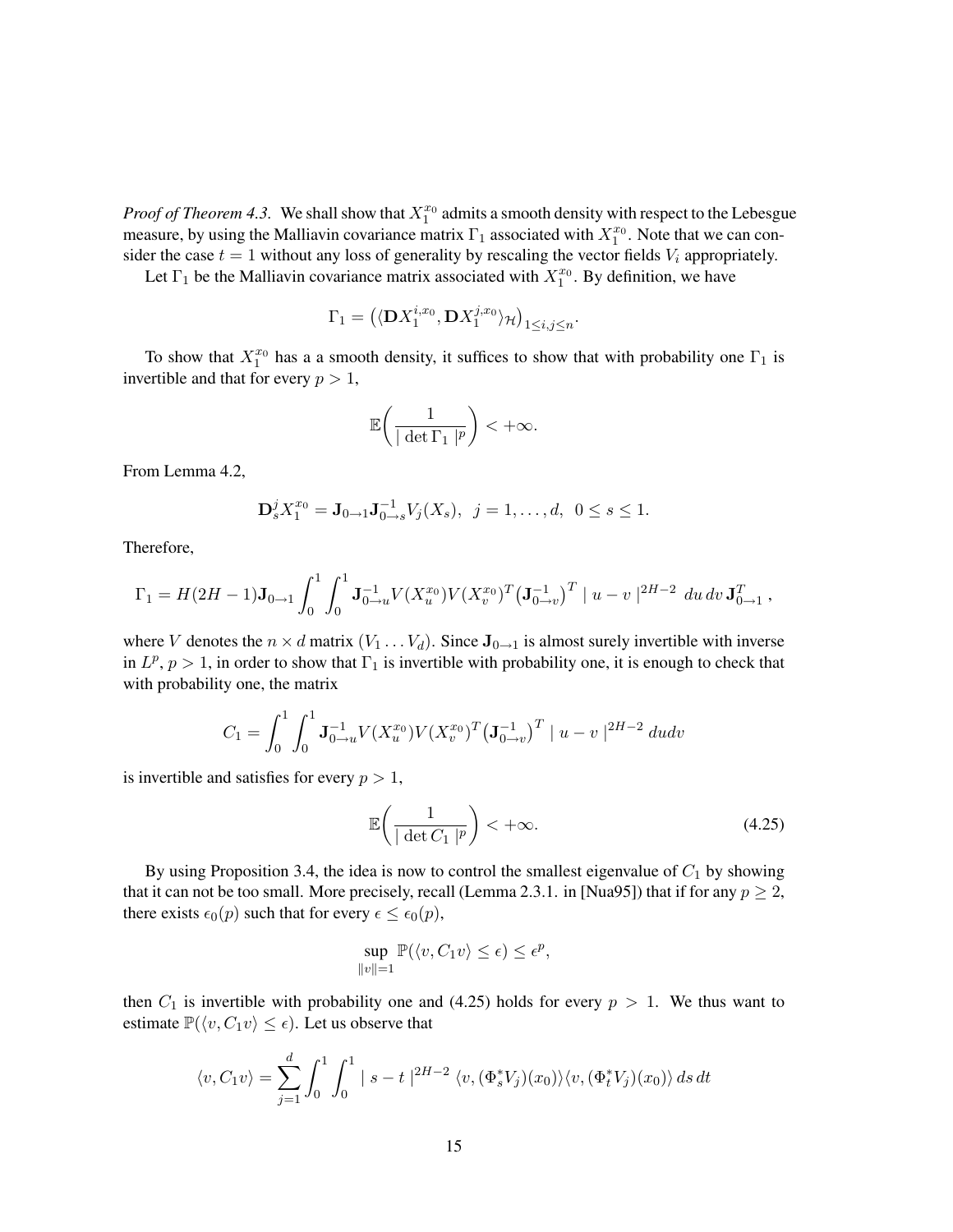$$
= \sum_{j=1}^d \| \langle v, (\Phi^*_{\cdot} V_i)(x_0) \rangle \|_{\mathcal{H}}^2.
$$

Here,  $\Phi_t^* V$  is the pullback of the vector field V by  $\Phi_t$ , that is

$$
\Phi_t^* V(x) = D(\Phi_t^{-1}) \big( \Phi_t(x) \big) V(\Phi_t(x)) \ .
$$

Fix now an (arbitrarily large) value  $p > 0$ . It follows from Lemma 4.1 and Corollary 4.5 that there exists  $\alpha > 0$  such that

$$
\mathbb{P}(\langle v, C_1 v \rangle \le \varepsilon) \le C\varepsilon^p + \min_{i=1,\dots,d} \mathbb{P}(\|\langle v, (\Phi^* V_i)(x_0) \rangle\|_{L^\infty} \le \epsilon^\alpha). \tag{4.26}
$$

Note now that if  $V$  is an arbitrary bounded vector field with bounded derivatives, the chain rule reads

$$
(\Phi_t^* V)(x_0) = \int_0^t \langle y, (\Phi_s^*[V_0, V])(x_0) \rangle \, ds + \sum_{j=1}^d \int_0^t \langle y, (\Phi_s^*[V_j, V])(x_0) \rangle \, dB_s^j \, .
$$

Note that the chain rule applies to our situation since all the integrals are standard Riemann-Stieltjes integrals. It thus follows from Proposition 3.4 and Corollary 4.5 that there exists  $\alpha$  such that

$$
\mathbb{P}\big(\|\langle v, (\Phi^* V)(x_0)\rangle\|_{\mathcal{L}^\infty} < \varepsilon\big) \le C\varepsilon^p + \min_{i=0,\dots,d} \mathbb{P}\big(\|\langle v, (\Phi^* [V_i, V])(x_0)\rangle\|_{\mathcal{L}^\infty} < \varepsilon^\alpha\big) \tag{4.27}
$$

Consider now the integer N from the assumption. Combining  $(4.26)$  with  $(4.27)$ , we see that there exists  $\alpha > 0$  such that

$$
\mathbb{P}(\langle v, C_1 v \rangle \leq \varepsilon) \leq C \varepsilon^p + \min_{V \in \bar{\mathcal{V}}_N} \mathbb{P}(\|\langle v, (\Phi^* V)(x_0) \rangle\|_{L^\infty} \leq \epsilon^{\alpha}).
$$

for all  $\epsilon$  small enough. On the other hand, we know by assumption that  $\{V(x_0), V \in V_N\}$ spans all of  $\mathbb{R}^n$ , so that there exists some  $V \in \bar{\mathcal{V}}_N$  such that  $\langle v, V(x_0) \rangle \neq 0$ . Therefore, one has  $\mathbb{P}(\langle v, C_1 v \rangle \leq \varepsilon) \leq C \varepsilon^p$  for all  $\varepsilon$  sufficiently small, which is the required bound.  $\Box$ 

## 5 Asymptotics of the density in small times

In order to obtain asymptotics of the density of hypoelliptic diffusions on the diagonal in small times, one method consists to approximate the diffusion by the lift of the Brownian motion in a nilpotent Lie group that is called a Carnot group (see [RS76], [BA89], or [Bau05]). In a recent work [BC06], Baudoin and Coutin have introduced and studied fractional Brownian motions on Carnot groups. We shall see that the solution of a stochastic differential equation driven by fractional Brownian motions can, under Hörmander's type assumptions, be approximated by fractional Brownian motions on Carnot groups. From this approximation, we will deduce an asymptotic development of the density in small times.

We recall first the notion of Carnot group (see e.g. [Bau05]) and the main results that are obtained in [BC06].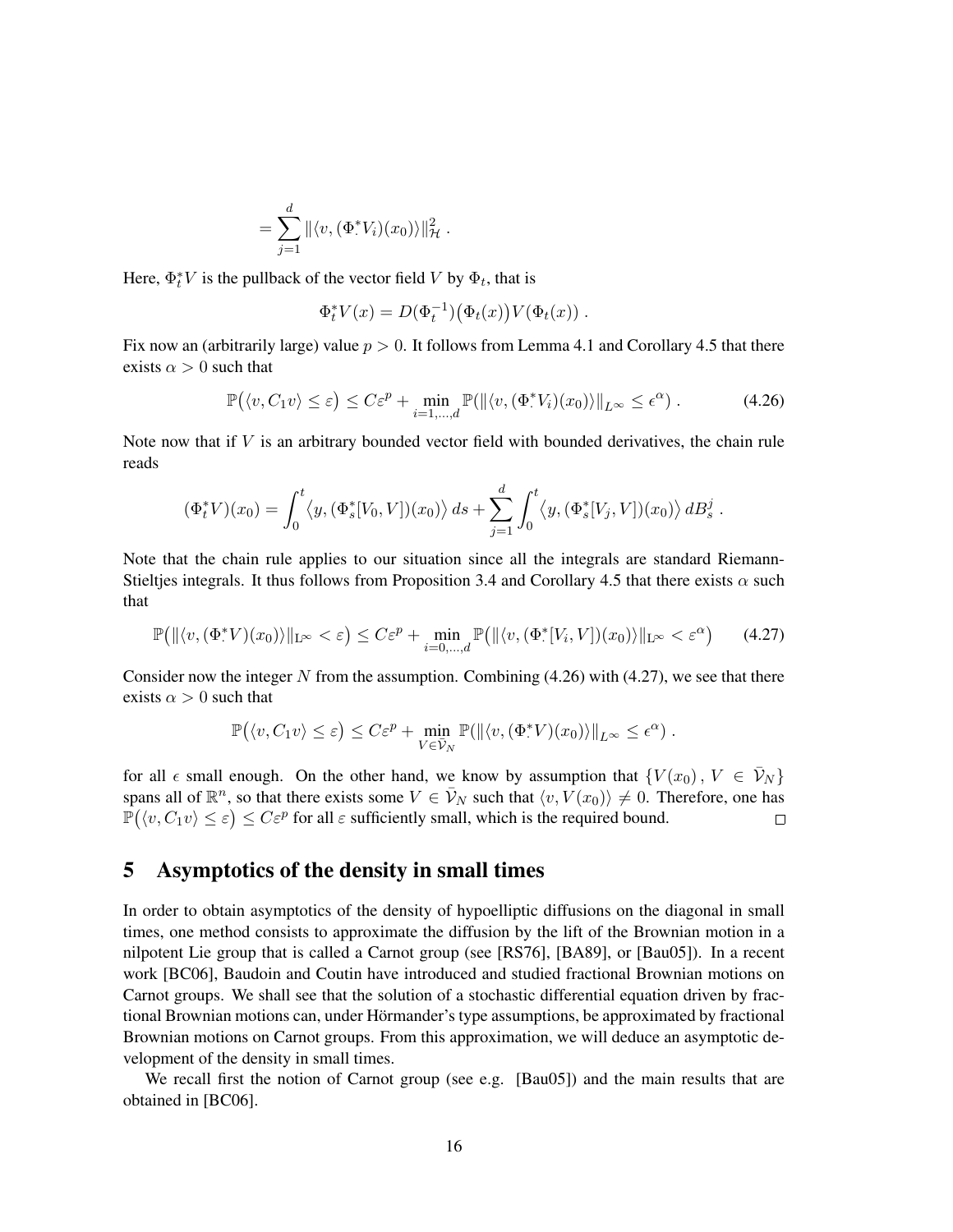**Definition 5.1** A Carnot group of step (or depth) N is a simply connected Lie group  $\mathbb{G}$  whose Lie algebra can be decomposed as

$$
\mathcal{V}_1\oplus\ldots\oplus\mathcal{V}_N,
$$

where

$$
[\mathcal{V}_i, \mathcal{V}_j] = \mathcal{V}_{i+j}
$$
  

$$
\mathcal{V}_s = 0, \text{ for } s > N.
$$

and

Notice that the vector space  $V_1$ , which is called the basis of  $\mathbb{G}$ , Lie generates g, where g denotes the Lie algebra of  $\mathbb G$ . It is possible to show that for every  $N \geq 1$ , up to an isomorphism, there exists exactly one N-step nilpotent Carnot group with basis  $\mathbb{R}^d$ . This group shall be denoted by  $\mathbb{G}_N(\mathbb{R}^d).$ 

Since a Carnot group  $\mathbb G$  is N-step nilpotent and simply connected, the exponential map is a diffeomorphism. On g we can consider the family of linear operators  $\delta_t : \mathfrak{g} \to \mathfrak{g}, t \geq 0$ which act by scalar multiplication  $t^i$  on  $\mathcal{V}_i$ . These operators are Lie algebra automorphisms due to the grading. The maps  $\delta_t$  induce Lie group automorphisms  $\Delta_t : \mathbb{G} \to \mathbb{G}$  which are called the canonical dilations of G. Let us now take a basis  $U_1, \ldots, U_d$  of the vector space  $V_1$ . The vectors  $U_i$  can be seen as left invariant vector fields on  $\mathbb G$  so that we can consider the following stochastic differential equation on G:

$$
dX_t = \sum_{i=1}^d \int_0^t U_i(X_s) dB_s^i, \ t \ge 0,
$$
\t(5.28)

which is easily seen to have a unique solution associated with the initial condition  $X_0 = 1_{\mathbb{G}}$ . The driving process  $(B_t)_{t>0}$  is here a fractional Brownian motion with Hurst parameter  $H > 1/2$ . The process  $(X_t)_{t>0}$  is called the lift of  $(B_t)_{t>0}$  in the group G. For this equation, the assumptions of Theorem 4.3 are obviously satisfied, so that we have a smooth density for  $X_t$ ,  $t > 0$ , with respect to the Haar measure of G.

We have then the global scaling property

$$
(X_{ct})_{t\geq 0} \stackrel{\text{law}}{=} (\Delta_{c^H} X_t)_{t\geq 0}.
$$

(See [BC06] for a proof.) This scaling property leads directly to the following value at  $1_{\mathbb{G}}$  of the density  $\tilde{p}_t$  of  $X_t$  with respect to the Haar measure of  $\mathbb{G}$ :

$$
\tilde{p}_t(1_\mathbb{G}) = \frac{C}{t^{DH}}, \ t > 0,\tag{5.29}
$$

where  $C > 0$  and  $D = \sum_{i=1}^{N} i \dim \mathcal{V}_i$ . From this, we will see how to deduce asymptotics in small times for any *hypoelliptic* stochastic differential equation driven by fractional Brownian motions.

From now on, we consider d vector fields  $V_i : \mathbb{R}^n \to \mathbb{R}^n$  which are  $C^{\infty}$  bounded and shall always assume that the following assumption is satisfied.

**Strong Hörmander's Condition**: *For every*  $x \in \mathbb{R}^n$ , *we have*:

$$
\operatorname{span}\{V_I(x), I \in \cup_{k \geq 1} \{1, \ldots, d\}^k\} = \mathbb{R}^n.
$$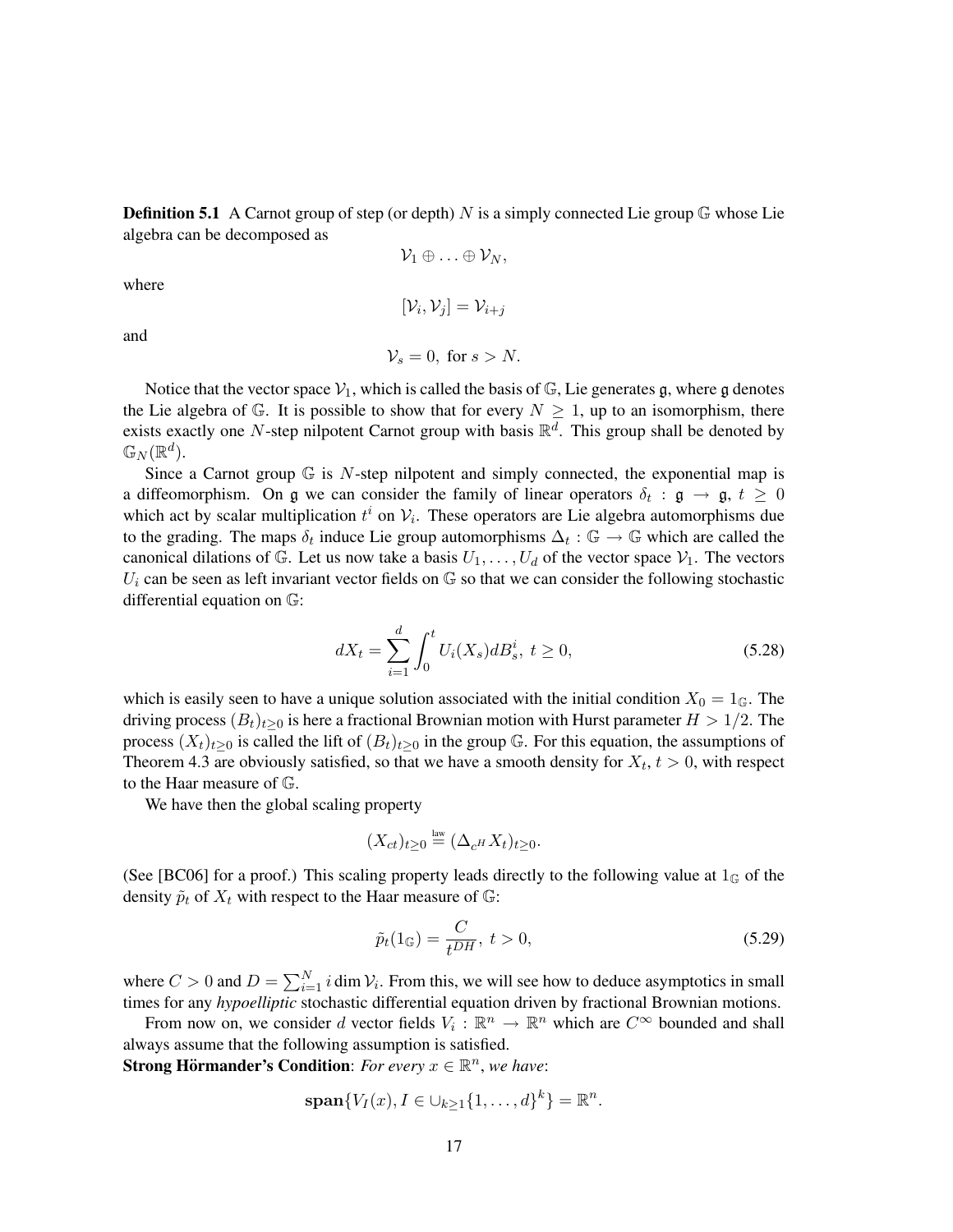We recall that if  $I = (i_1, \ldots, i_k) \in \{1, \ldots, d\}^k$  is a word, we denote by  $V_I$  the commutator defined by

$$
V_I = [V_{i_1}, [V_{i_2}, \dots, [V_{i_{k-1}}, V_{i_k}] \dots].
$$

Let us introduce some concepts of differential geometry. The set of linear combinations with smooth coefficients of the vector fields  $V_1, \ldots, V_d$  is called the differential system (or sheaf) generated by these vector fields. It shall be denoted by  $D$  in the sequel. Notice that  $D$  is naturally endowed with a  $\mathcal{C}_{\infty}(\mathbb{R}^n, \mathbb{R})$ -module structure. For  $x \in \mathbb{R}^n$ , we denote

$$
\mathcal{D}(x) = \{X(x), X \in \mathcal{D}\}.
$$

If the integer dim  $\mathcal{D}(x)$  does not depend on x, then  $\mathcal D$  is said to be a distribution. The Lie brackets of vector fields in  $V$  generate a flag of differential systems,

$$
\mathcal{D} \equiv \mathcal{D}^1 \subset \mathcal{D}^2 \subset \cdots \subset \mathcal{D}^k \subset \cdots,
$$

where  $\mathcal{D}^k$  is recursively defined by the formula

$$
\mathcal{D}^k = \mathcal{D}^{k-1} + [\mathcal{D}, \mathcal{D}^{k-1}].
$$

As a module,  $\mathcal{D}^k$  is generated by the set of vector fields  $V_I$ , where I describes the set of words with length k. Moreover, due to Jacobi identity, we have  $[\mathcal{D}^i, \mathcal{D}^j] \subset \mathcal{D}^{i+j}$ . This flag is called the *canonical flag* associated with the differential system D. Hörmander's strong condition, which we supposed to hold, states that for each  $x \in \mathbb{R}^n$ , there is a smallest integer  $r(x)$  such that  $\mathcal{D}^{r(x)} = \mathbb{R}^n$ . For each  $x \in \mathbb{R}^n$ , the canonical flag induces a flag of vector subspaces,

$$
\mathcal{D}(x) \subset \mathcal{D}^2(x) \subset \cdots \subset \mathcal{D}^{r(x)}(x) = \mathbb{R}^n.
$$

The integer list  $(\dim \mathcal{D}^k(x))_{1 \leq k \leq r(x)}$  is called the growth vector of V at x. The point x is said to be a regular point of V if the growth vector is constant in a neighbourhood of x. Otherwise, we say that  $x$  is a singular point. On a Carnot group, due to the homogeneity, all points are regular.

Let  $V_i = \mathcal{D}^i / \mathcal{D}^{i-1}$  denote the quotient differential systems, and define

$$
\mathcal{N}(\mathcal{D})=\mathcal{V}_1\oplus\cdots\oplus\mathcal{V}_k\oplus\cdots.
$$

The Lie bracket of vector fields induces a bilinear map on  $\mathcal{N}(D)$  which respects the grading:  $[\mathcal{V}_i, \mathcal{V}_j] \subset \mathcal{V}_{i+j}$ . Actually,  $\mathcal{N}(\mathcal{D})$  inherits the structure of a sheaf of Lie algebras. Moreover, if x is a regular point of  $D$ , then this bracket induces a  $r(x)$ -step nilpotent graded Lie algebra structure on  $\mathcal{N}(\mathcal{D})(x)$ . Observe that the dimension of  $\mathcal{N}(\mathcal{D})(x)$  is equal to n and that from the definition,  $(V_1(x), \ldots, V_d(x))$  Lie generates  $\mathcal{N}(\mathcal{D})(x)$ .

**Definition 5.2** If x is a regular point of D, the  $r(x)$ -step nilpotent graded Lie algebra  $\mathcal{N}(\mathcal{D})(x)$ is called the nilpotentisation of  $D$  at  $x$ . This Lie algebra is the Lie algebra of a unique Carnot group which shall be denoted  $\mathbf{Gr}(\mathcal{D})(x)$  and called the tangent space to  $\mathcal D$  at x. The integer  $D = \sum_{k=1}^{r(x)} k \dim \mathcal{D}^k(x)$  is called the homogeneous dimension of  $\mathbf{Gr}(\mathcal{D})(x)$ .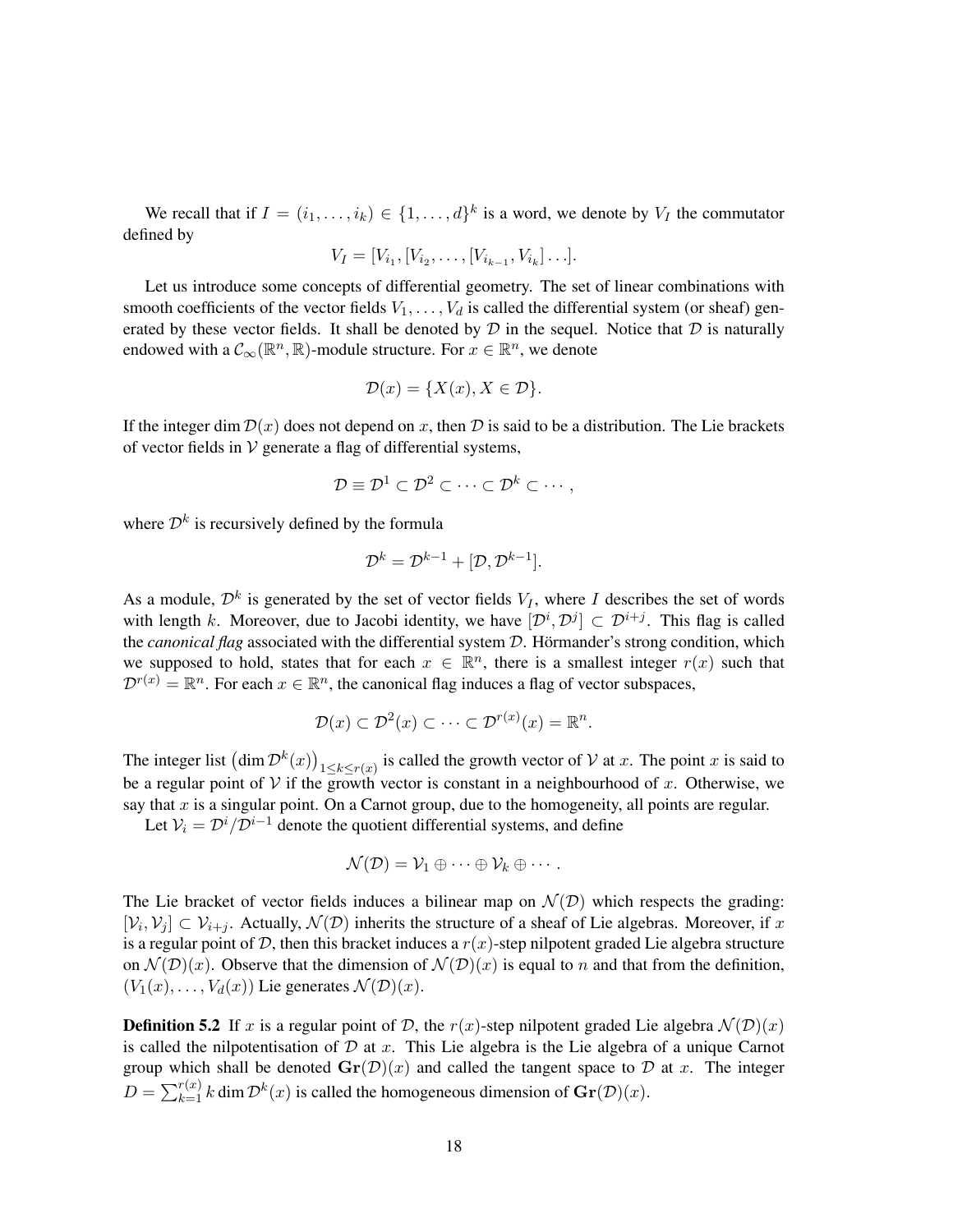**Proposition 5.3** Let x be a regular point of D. Let  $p_t$ ,  $t > 0$ , denote the density with respect to *the Lebesgue measure of the solution of the stochastic differential equation*

$$
X_t^x = x + \sum_{i=1}^d \int_0^t V_i(X_s^x) dB_s^i,
$$
\n(5.30)

*where*  $(B_t)_{t>0}$  *is a d-dimensional fractional Brownian motion with Hurst parameter*  $H > 1/2$ *. We have,*

$$
p_t(x) \sim_{t \to 0} \frac{C(x)}{t^{HD(x)}},\tag{5.31}
$$

,

*where*  $C(x)$  *is a strictly positive constant and*  $D(x)$  *the homogeneous dimension of the tangent space*  $\mathbf{Gr}(\mathcal{D})(x)$ *.* 

*Proof.* Let us first introduce some notations: For  $k \geq 1$ , we denote by  $\Delta^k[0, t]$  the simplex of ordered k-tuples with values in [0, t], *i.e.*

$$
\Delta^k[0,t] = \{(t_1,\ldots,t_k) \in [0,t]^k, t_1 < \ldots < t_k\};
$$

If  $I = (i_1, \ldots, i_k) \in \{1, \ldots, d\}^k$  is a word with length k, we define the corresponding iterated integral of  $B$  by

$$
\int_{\Delta^k[0,t]} dB^I = \int_{0 < t_1 < ... < t_k < t} dB_{t_1}^{i_1} \cdots dB_{t_k}^{i_k}
$$

where the right hand side consists of nested Riemann-Stieltjes integrals.

We denote  $\mathfrak{S}_k$  the group of the permutations of the index set  $\{1,\ldots,k\}$  and if  $\sigma \in \mathfrak{S}_k$  and I is a word  $I = (i_1, \dots, i_k)$ , we denote by  $\sigma \cdot I$  the word  $(i_{\sigma(1)}, \dots, i_{\sigma(k)})$ .

If  $\sigma \in \mathfrak{S}_k$ , we denote  $e(\sigma)$  the cardinality of the set

$$
\{j \in \{1, \ldots, k-1\}, \sigma(j) > \sigma(j+1)\}\, ,
$$

*i.e.*  $e(\sigma)$  is the number of raising sequences of  $\sigma$ . Finally, if  $I = (i_1, \ldots, i_k) \in \{1, \ldots, d\}^k$  is a word

$$
\Lambda_I(B)_t = \sum_{\sigma \in \mathfrak{S}_k} \frac{(-1)^{e(\sigma)}}{k^2 \binom{k-1}{e(\sigma)}} \int_{\Delta^k[0,t]} dB^{\sigma^{-1} \cdot I}.
$$

As a consequence of Proposition 23 in [FV06], we get the following approximation result

$$
X_t^x = \left[ \exp \left( \sum_{k=1}^{r(x)} \sum_{I = (i_1, ..., i_k)} \Lambda_I(B)_t V_I \right) \right] (x) + t^{H(r(x)+1)} \mathbf{R}(t), \ t \ge 0.
$$

Here, the remainder term  $\mathbf{R}(t)$  is bounded in probability as  $t \to 0$ . Actually, it is commonly admitted that one has the following Castell-type estimate: there exist  $\alpha$ ,  $c > 0$  such that, for all  $A > c$ ,

$$
\limsup_{t\to 0} \mathbb{P}\left(\sup_{0\leq s\leq t} s^{H(N+1)} \mid \mathbf{R}_N(s) \mid \geq At^{H(N+1)}\right) \leq \exp\left(-\frac{A^{\alpha}}{c}\right).
$$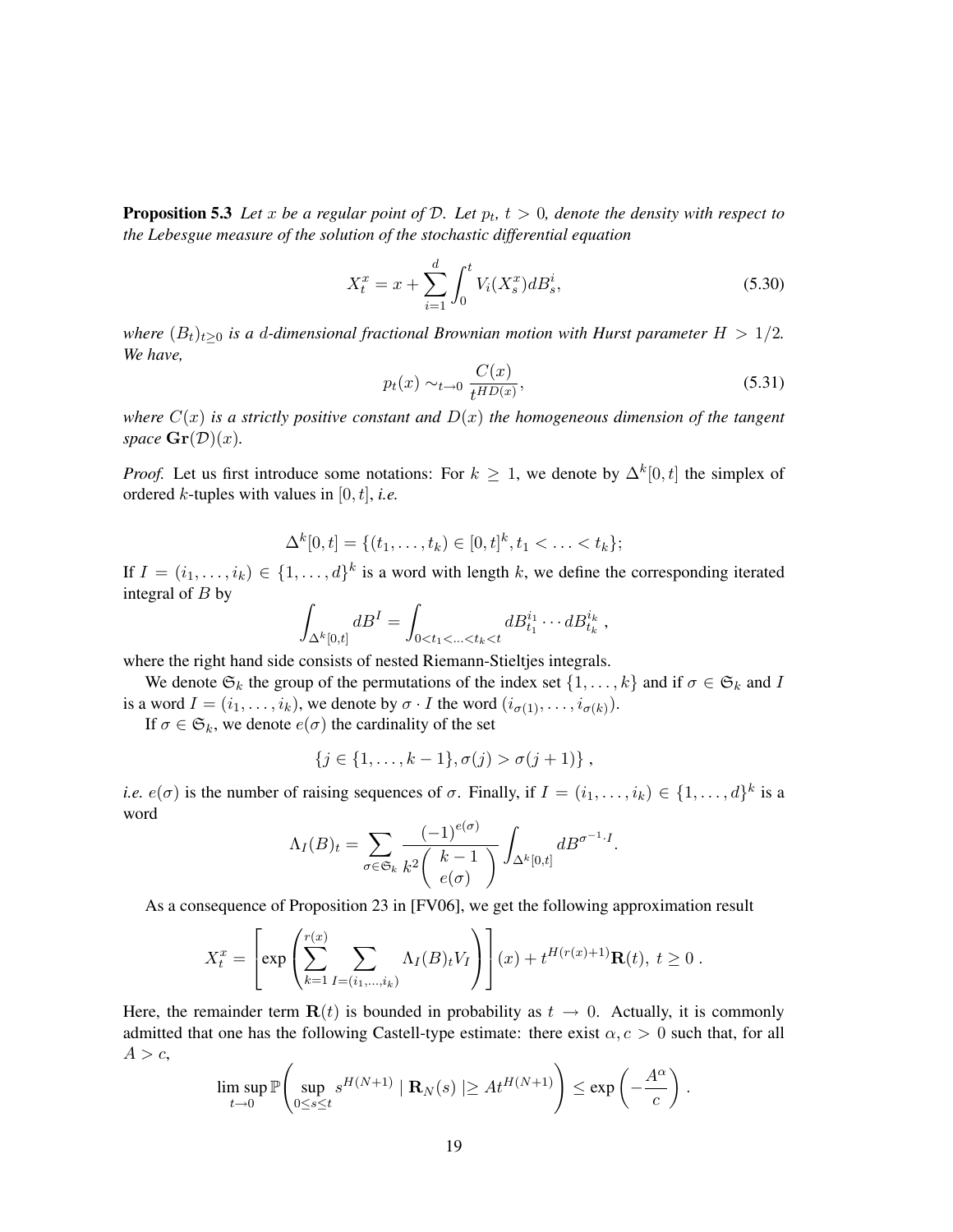We deduce therefore

$$
p_t(x) \sim_{t \to 0} q_t(0),
$$

where  $q_t$  is the density of

$$
\left[\exp\left(\sum_{k=1}^{r(x)}\sum_{I=(i_1,\ldots,i_k)}\Lambda_I(B)_tV_I\right)\right](x).
$$

We can now conclude with  $(5.29)$ .

 $\Box$ 

### References

- [BA89] G. BEN AROUS. Développement asymptotique du noyau de la chaleur hypoelliptique sur la diagonale. *Annales de l'institut Fourier* 39, (1989), 73–99.
- [Bau05] F. BAUDOIN. *An Introduction to the Geometry of Stochastic Flows*. Imperial College Press, 2005.
- [BC06] F. BAUDOIN and L. COUTIN. Self-similarity and fractional brownian motions on lie groups, 2006. Preprint.
- [Bis81] J.-M. BISMUT. Martingales, the Malliavin calculus and hypoellipticity under general Hörmander's conditions. Z. Wahrsch. Verw. Gebiete 56, no. 4, (1981), 469–505.
- [Bog98] V. I. BOGACHEV. *Gaussian measures*, vol. 62 of *Mathematical Surveys and Monographs*. American Mathematical Society, Providence, RI, 1998.
- [CIS76] B. S. CIREL'SON, I. A. IBRAGIMOV, and V. N. SUDAKOV. Norms of Gaussian sample functions. In *Proceedings of the Third Japan-USSR Symposium on Probability Theory (Tashkent, 1975)*, 20–41. Lecture Notes in Math., Vol. 550. Springer, Berlin, 1976.
- [CQ02] L. COUTIN and Z. QIAN. Stochastic analysis, rough path analysis and fractional Brownian motions. *Probab. Theory Related Fields* 122, no. 1, (2002), 108–140.
- [FV06] P. FRIZ and N. VICTOIR. Euler estimates for rough differential equations, 2006. Preprint.
- [HN06] Y. HU and D. NUALART. Differential equations driven by holder continuous functions of order greater than 1/2, 2006. Preprint.
- [Hör67] L. HÖRMANDER. Hypoelliptic second order differential equations. *Acta Math.* 119, (1967), 147–171.
- [KS84] S. KUSUOKA and D. STROOCK. Applications of the Malliavin calculus. I. In *Stochastic analysis (Katata/Kyoto, 1982)*, vol. 32 of *North-Holland Math. Library*, 271–306. North-Holland, Amsterdam, 1984.